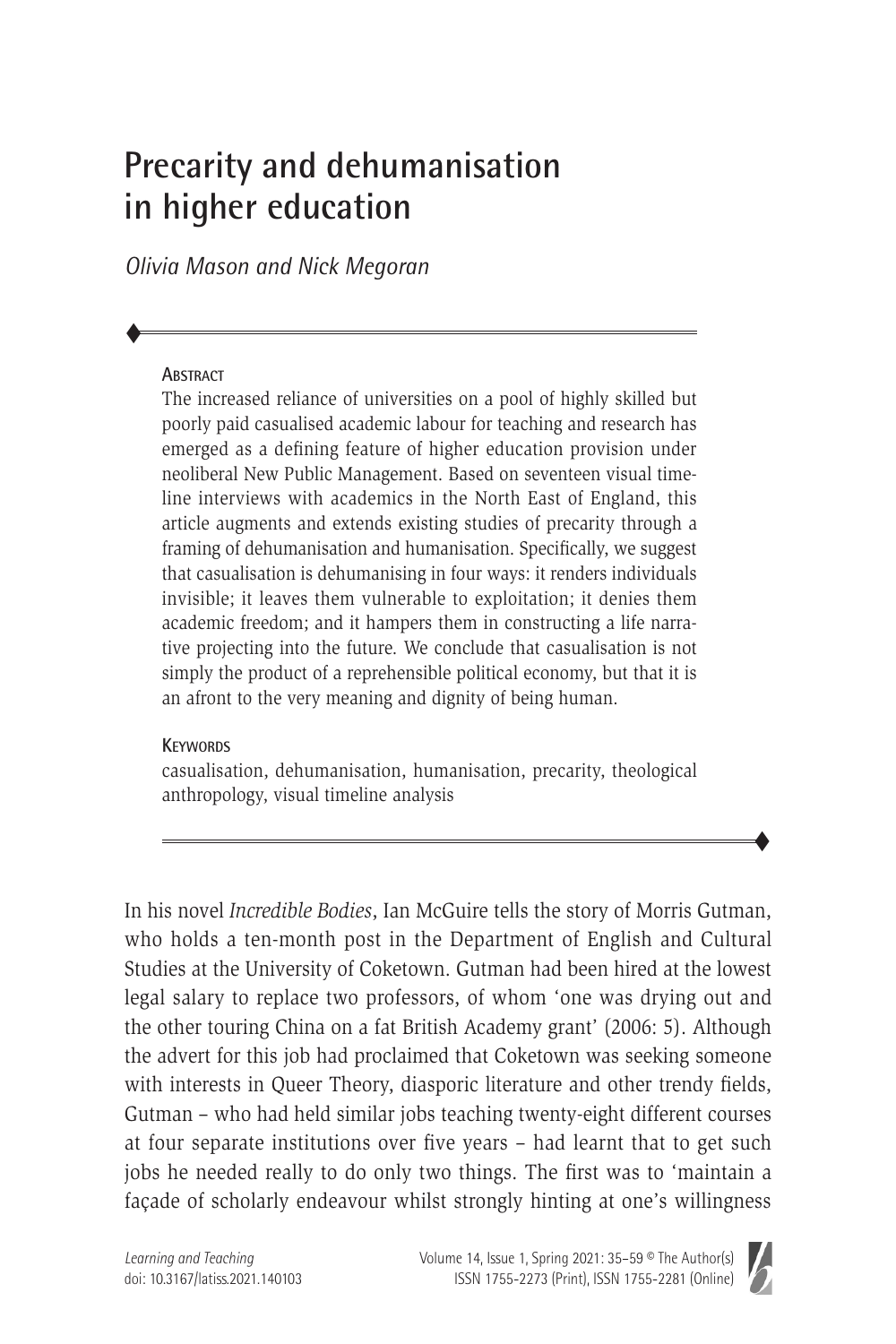to cheerfully accept untold amounts of work', and the other was 'placating the consciences of the interviewing panel, who always liked to believe that by offloading their own work they were assisting a young person on the path of scholarship and wisdom' (2006: 5). The novel unfolds as Gutman prepares for an interview for a permanent lectureship, a job he knows that he desperately needs to save his career, his health, and his marriage. After twenty-two interviews over five years, the narrator notes: 'He was so tired of this: this job search, this whole process emptying him out like a vast, brutal enema again and again' (2006: 101).

Gutman's fictional plight points to the truth that UK universities are becoming increasingly dependent upon a pool of workers employed to teach and conduct research on precarious and unfavourable contracts. This enables established academics to concentrate on activities aimed at hitting targets and advancing strategic objectives prioritised by managers. A recent report on the issue based on a survey conducted by the University and College Union (UCU 2019) estimates that this 'reserve army' of precarious academic labour is doing between 25 and 30 per cent of the teaching in many universities. UCU argues that this has significant negative consequences including exploitation and financial insecurity, overwork and stress, the exacerbation of racial and gender inequalities in the workplace, and ultimately damaging the quality of education itself.

The extent and harm of casualisation has become well-established in recent writing. In this article, we seek to bring a new angle by interrogating casualisation through the lens of humanisation and dehumanisation, bringing an interdisciplinary perspective framed in particular by the African American tradition of theological anthropology (that is, theological reflection on the meaning of being human) and especially the work of Martin Luther King, Jr. Following an overview of the literatures on precarious work both generally and in academia, we outline research conducted with academics in UK universities using visual timeline interviews. In our substantive findings, we explore how casualisation is dehumanising in four ways: it renders staff invisible to colleagues and institutions; it leaves staff vulnerable to a whole range of exploitative and demeaning practices, placing them in degrading patronage networks; it denies agency and curtails the academic freedom that is a hallmark of our profession; and it prevents them from articulating a long-term narrative of their careers that can provide meaning to their lives. The article concludes with a call to resist casualisation by foregrounding the human.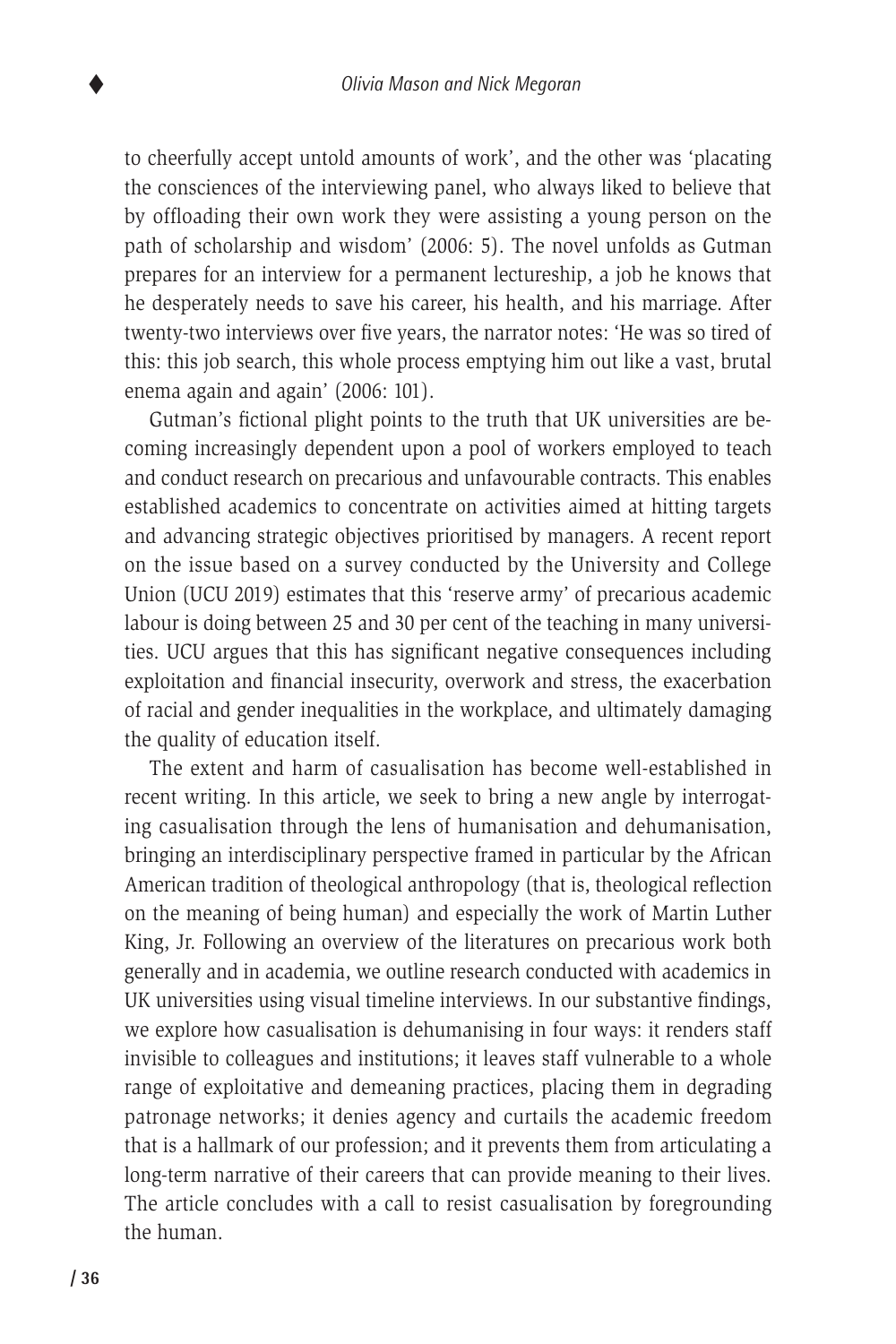

## **Precarity and casualisation in higher education**

In 2010, the CEO of crowd-working company CrowdFlower, Lukas Biewald, told an audience that:

before the Internet, it would be really difficult to find someone, sit them down for ten minutes and get them to work for you, and then fire them after those ten minutes. But with technology, you can actually find them, pay them the tiny amount of money, and then get rid of them when you don't need them anymore. (cited in Marvit 2014)

This is a striking image of precarious or casualised labour – work that is piecemeal; insecure; temporary; and without sick leave, holiday pay, maternity pay, pensions, personal development or long-term security. It is the antithesis of work characterised by hard-won labour rights in unionised sectors of the economies of modern advanced capitalist states. However, far from being exceptional, Trebor Scholz argues that such 'digital labor appears to be the shiny, sharp tip of a gargantuan spear of neoliberalism made up of deregulation, economic inequality, union busting, and a shift from employment to low-wage temporary contracts' (2017: 2–3).

Precarity has become an increasingly dominant frame in critical studies of labour and employment relations more broadly (Strauss 2017). Key interventions from Marxist perspectives (which have long been interested in the dehumanisation of the workforce) seek to define people working in such ways as a distinct class, the precariat (Cant 2019; Standing 2016). But non-Marxist scholars of work also recognise the importance of this development. In updating the conclusion to the 2013 edition of their textbook *The Realities of Work*, Mike Noon and colleagues reflect on the continuities and discontinuities since the first edition in 1997. Viewing employment in the round, they write that 'one of the important realities of work that has changed significantly is the growing fragmentation and uncertainty of much work experience, with an increasing proportion of jobs subject to greater job insecurity, fewer permanent contracts and more variable work arrangements' (2013: 368).

Although the most egregious examples of precarity can be found in employment spaces such as CrowdFlower, they are increasingly present in the public, education and even non-profit sector under the pressure of neoliberal New Public Management (NPM) (Cunningham et al. 2017). This is the ideology that the public sector should as far as possible mimic, enact and be governed by market principles. NPM sought to erode the public sector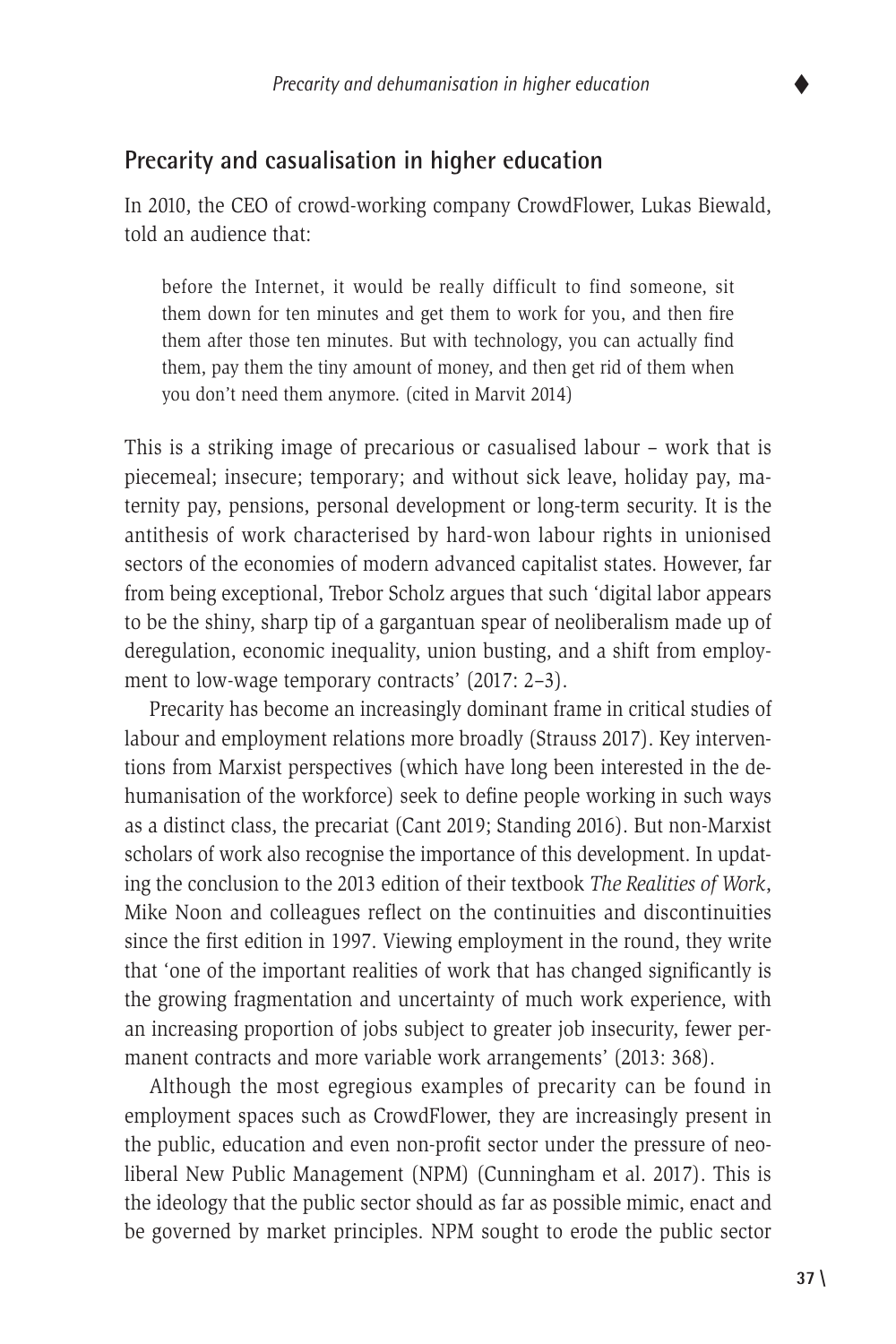culture of work as stable, secure and with good pensions and entitlements by making the workplace more 'flexible' through practices such as competitive tendering, differential rates of progression and outsourcing (Brown 2004).

UK higher education has likewise become a major site of neoliberal NPM, with Tom Slater writing polemically that this is turning universities 'into corporations that also happen to hand out degrees every summer' (2012: 118; see also The Analogue University 2019). However, although the problem was being identified in academic discussions at the start of this century (e.g. Hyatt 2004), this critique of the neoliberal university has been relatively slow at picking up on the importance of the casualisation of academic labour. For example, in their authoritative overview of the academic geography profession, Ron Johnston and James Sidaway outline what they call 'the academic career structure' in the United Kingdom. This is presented as a linear diagram proceeding from undergraduate and then graduate student to Lecturer, Senior Lecturer, Reader and finally Professor. Between graduate student and Lecturer, they acknowledge that many people spend time either on a postdoctoral fellowship, as a researcher on a wider research project or a limited tenure teaching post. These are given little discussion, and for Johnston and Sidaway these temporary contracts are merely a parenthesis on the path to professorship – indeed, limited tenure teaching posts are a positive good, an 'apprenticeship' while the 'individual's research expertise' is being 'consolidated' (2016: 2).

This article is written within this parenthesis. Far from being a positive stage on the inevitable trajectory towards permanent employment, such 'casualised' work has become a new business model for universities who have become increasingly dependent upon a pool of low-paid, exploitable and expendable workers employed to teach and conduct research on precarious and unfavourable contracts. These contracts, according to a 2019 survey of UK higher education by the UCU, were widespread with around 70 per cent of the 49,000 researchers and 37,000 teaching staff on fixed-term contracts (the majority of the latter being hourly paid), and a further 71,000 teachers employed as 'atypical academics' not counted in the main staff record. This is the story in the United Kingdom, but there is ample evidence that what has been called 'the adjunct crisis' in the United States (Clark 2019) is occurring across the rest of Europe and elsewhere (Hirslund et al. 2018; Gleerup et al. 2018; Stoica et al. 2019).

The harmful effects of such precarity have been explicated by many scholars (see the moving and disturbing accounts in Hirslund et al*.* 2018). Georgeta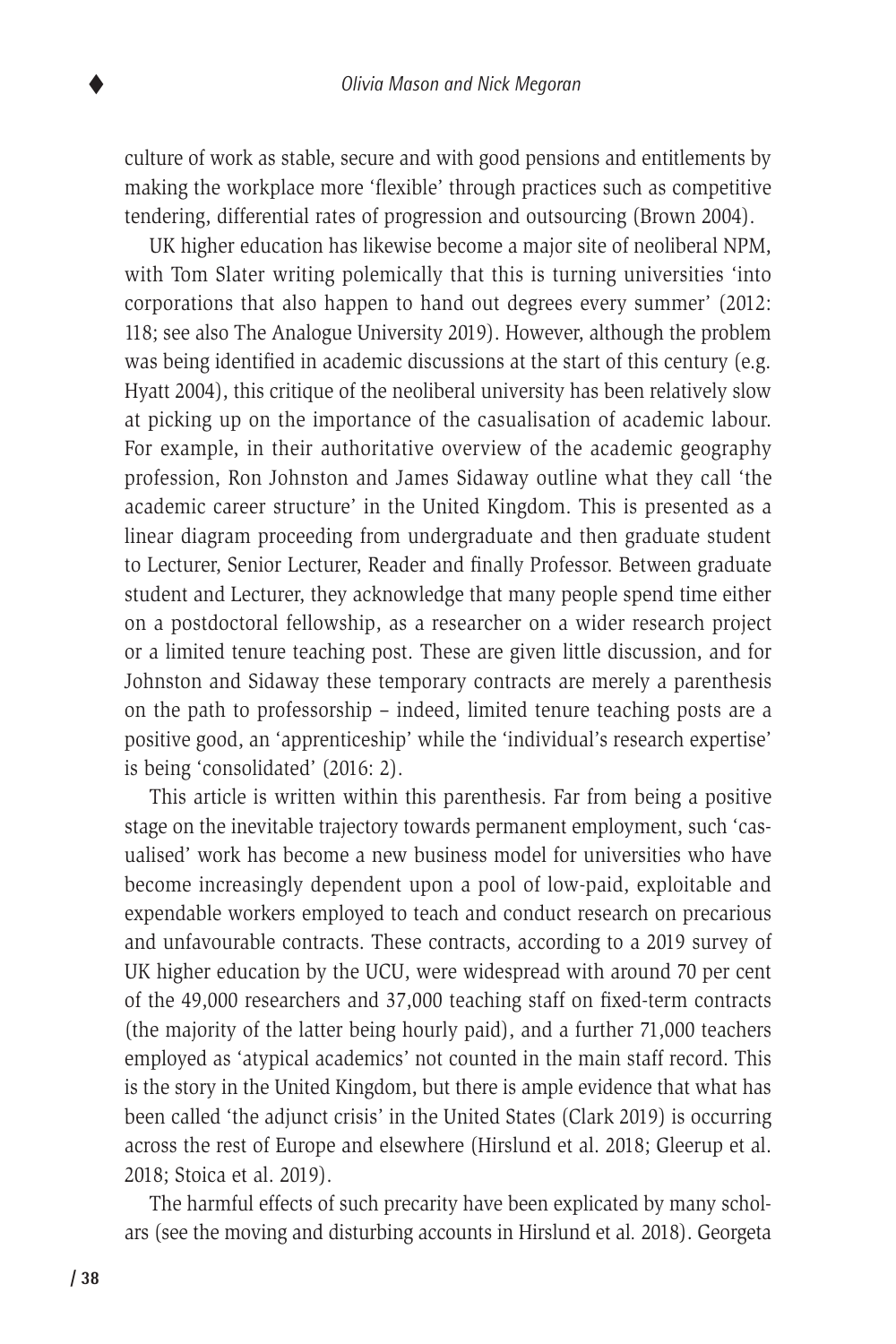

Stoica and colleagues outline the pressures of working in '[a] system that is ready to get rid of us as soon as the working contract has finished, offering nothing other than "unemployed excellence"' – including stress, isolation, invisibility, constant movement, and mental health issues (2019: 79). Agnes Bosanquet and colleagues discuss the anxiety amongst early career researchers and PhD students resulting from 'a deferred state of waiting for academic careers that are yet to come' (2020: 736). Carole Leathwood and Barbara Read (2020) combine casualisation with 'short termism' to argue that last minute and short-term academic appointments negatively impact teaching, limit innovation but also impact security and care towards precarious staff. Vik Loveday (2018) has drawn specific attention to the mental health impacts of casualisation and the onus put on the individual to take personal responsibility for this within the neoliberal academy. The rise of part-time and temporary jobs in US academia, Linda Hose and E. J. Ford argue, ruin the profession, undermine academic freedom and produce 'difficult and minimally remunerative working conditions' (2014: 46). Furthermore, casualisation is entangled within inequality in academia. Tami Navarro argues that women of colour are 'disproportionately represented in the ranks of unsecured, contingent labour' (2017: 507). While Martina Caretta and colleagues (2018) argue that the effects of precarity have implications for who is able to continue within the neoliberal academy as factors such as gender, class, and mother-tongue affect opportunities. We recognise all this important scholarship on precarity, but want to push deeper in our critique, focussing explicitly on an aspect of casualisation that has been implicit in much of this critique – that casualisation is fundamentally dehumanising. By using the lens of dehumanisation, we centre the lived and personal experiences of individuals in order to understand how casualisation within the neoliberal academy impacts the very meaning and nature of what it means to be human.

## **Human beings – or human resources?**

Although there are multiple factors behind the increasing shift towards casualised labour within higher education, it has been enabled by the contentious notion that workers are primarily to be seen as 'resources'. Indeed, it is usually 'Human Resources' departments that draw up these poisonous contracts. The idea that humans are resources to be managed scientifically has its origins in the work of industrialist pioneer management consultant Frederick Taylor in his 1911 book *The Principles of Scientific Management*,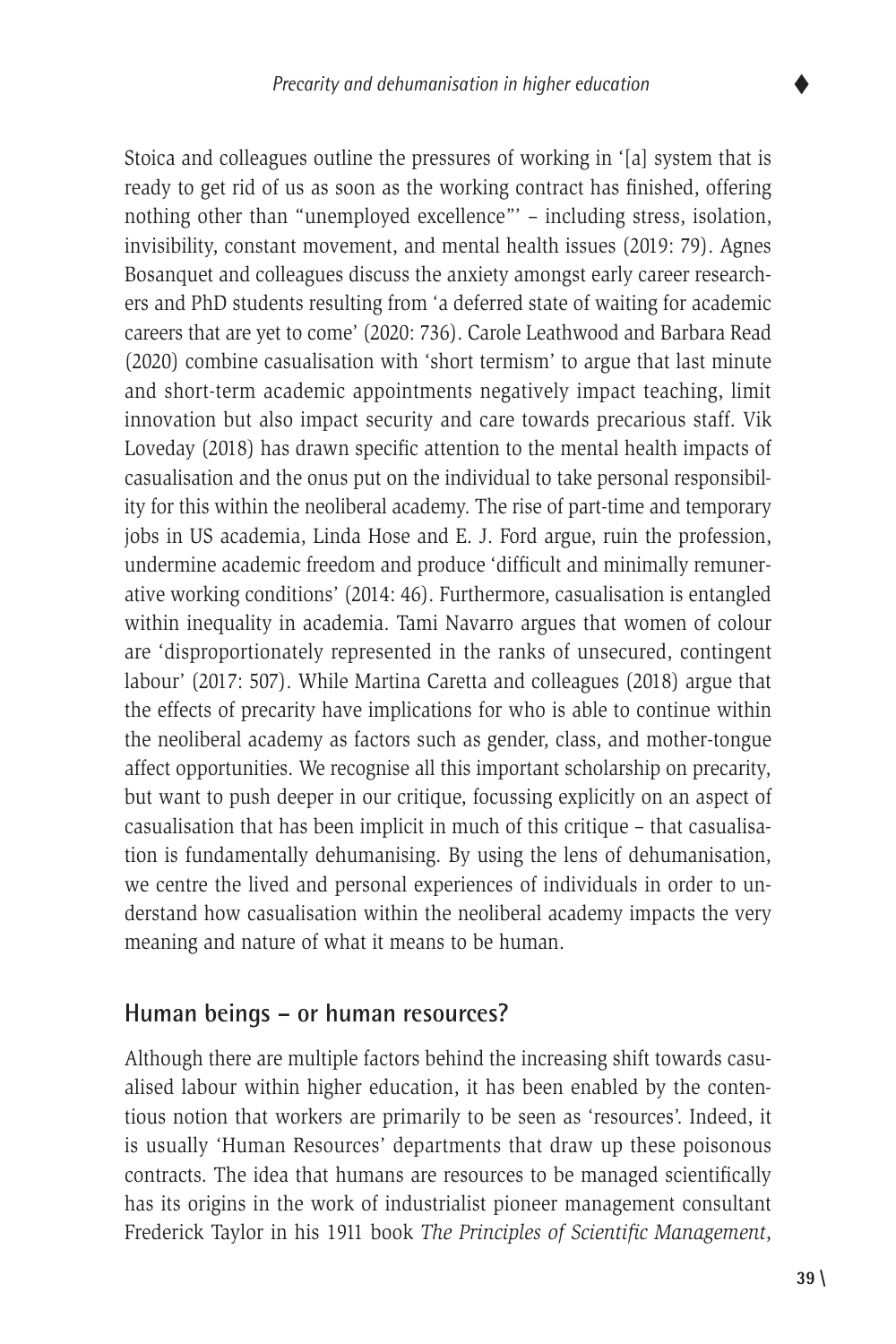and in the work of mid-century writers like Elton Mayo (1949; see also O'Connor 1999) and Mason Haire (1970), who believed that 'Human Resource Management' (HRM) could help employers roll back hard-won labour rights. HRM therefore went mainstream in the United States and the United Kingdom under 1980s Reagan-Thatcher neoliberalism (Legge 2005), and has subsequently spread worldwide in business, but also into the public sector, charities and education.

HRM encompasses traditional nuts-and-bolts personnel issues such as recruitment, payroll and sick leave, but goes beyond this in seeking to align individual working practices to an institution's 'vision' or 'strategic objectives' set by managers in the belief that this will enhance performance. HRM is thus about management of culture and meaning in an organisation (Storey 2007). Critics claim there is no convincing evidential base showing that HRM improves performance (Wall and Wood 2005) and worry instead that it devalues workers because 'resources' implies they are simply a means to an end (Taskin and Ndayambaje 2018). If people are considered in this way, then it is hardly surprising that abusive and degrading casualised contracts have come to abound and be seen as acceptable. We need other ways to think about workers as human beings with intrinsic value.

The question of humanisation and dehumanisation has received significant attention across a range of fields in recent years, including feminist philosophy (Mikkola 2016) and international politics (Weinert 2015). However arguably the most active field has been psychology (Bain et al*.* 2014b), where Jacques-Philippe Leyens wrote a decade ago that 'empirical and theoretical research on dehumanization is blossoming at a growing rate' (2009: 807). However, as Paul Bain and colleagues (2014a) acknowledge, this work has been more successful at analysing dehumanisation rather than identifying more positively what humanisation might be. In using this framework, therefore, we aim to both understand how casualisation is dehumanising but also how it can be humanising. To do this, and move beyond simply providing a critique to actually identifying more positively the characteristics of a humanising workplace, our research turns to African American theological anthropology and in particular the work of Martin Luther King, Jr. This is because this tradition articulates a clear foundation for human value and insists that a necessary correlate of thinking through practices that humanise individuals is both critical social reflection and radical socio-political change. Although sometimes narrowly seen in popular White historiographies as a 'civil rights activist' whose brave challenge to a racist minority helped bring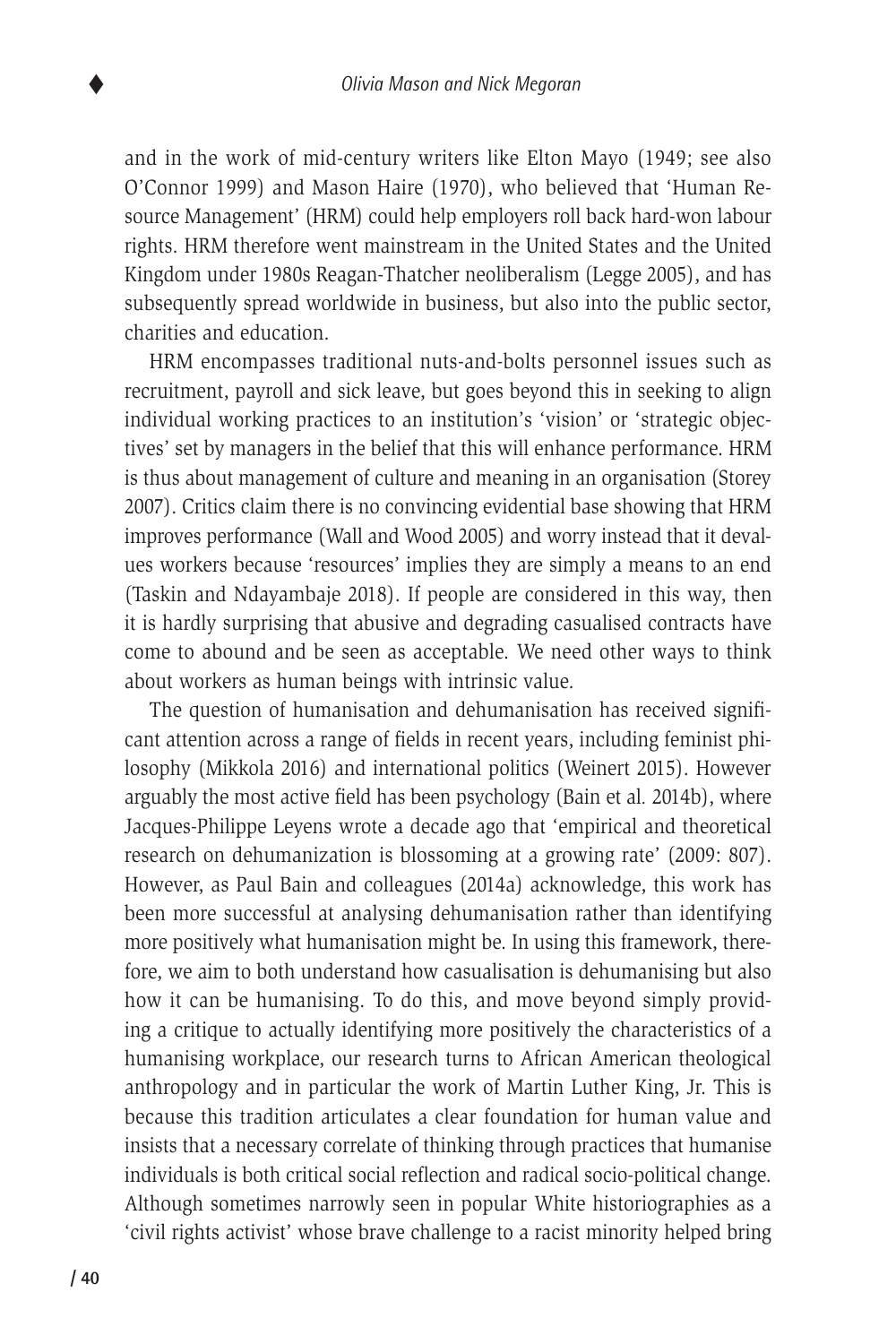the American dream to all (Harding 2000), Thomas Jackson (2007) argues that King's thinking and activism used broader, universal concepts that were not merely explored and developed in his specific context but were articulated to encompass a more radical vision of global human rights. The workplace was a key site of thought and struggle for King who, indeed, was murdered in Memphis, where he had travelled to support striking sanitation workers.

King's opposition to what he often identified as the three evils of racism, poverty and war was premised on the African American reading of theological anthropology (Wills 2009). Building on the legacy of nineteenth-century thinkers like Frederick Douglass, the central idea in this tradition was the ethico-political implications of the Biblical concept that human beings are created *imago Dei*, 'in the image of God'.<sup>1</sup> Western theological anthropology has been preoccupied with the debate as to whether this referred to capacities, attributes or functions of being human (Cortez 2010), but in contrast we would contend that focus should instead turn to how African American thought reads it as primarily ethical in the context of social and political struggle.

For example, on 6 July 1965, King was invited to address a congress of the predominantly White United Church of Christ in Chicago on the topic 'Man in a revolutionary world'. He argued that segregation was wrong first and foremost because we are made in God's image: 'The innate worth referred to in the phrase the *image of God* is universally shared in equal portions by all . . . Every man must be respected because God loves him'. This innate worth – the basis of King's positive account of humanisation – is obscured, he argued, when people are seen as mere tools rather than humans, with the primary concern of employers being 'performance not well-being'. In contrast, King insisted:

Man is not a thing. He must be dealt with not as an 'animated tool', but as a person sacred in himself. To do otherwise is to depersonalise the potential person and desecrate what he is. So long as the Negro or the member of any other oppressed group is treated as a means to an end; so long as he is seen as anything less than a person of sacred worth, the image of God is abused in him and consequently and proportionately lost by those who inflict the abuse. (King 1965)

It would, of course, be wholly inappropriate to draw any equivalence between the sufferings of contemporary British academics with those of 1960s African Americans. Rather, the general principles that King articulated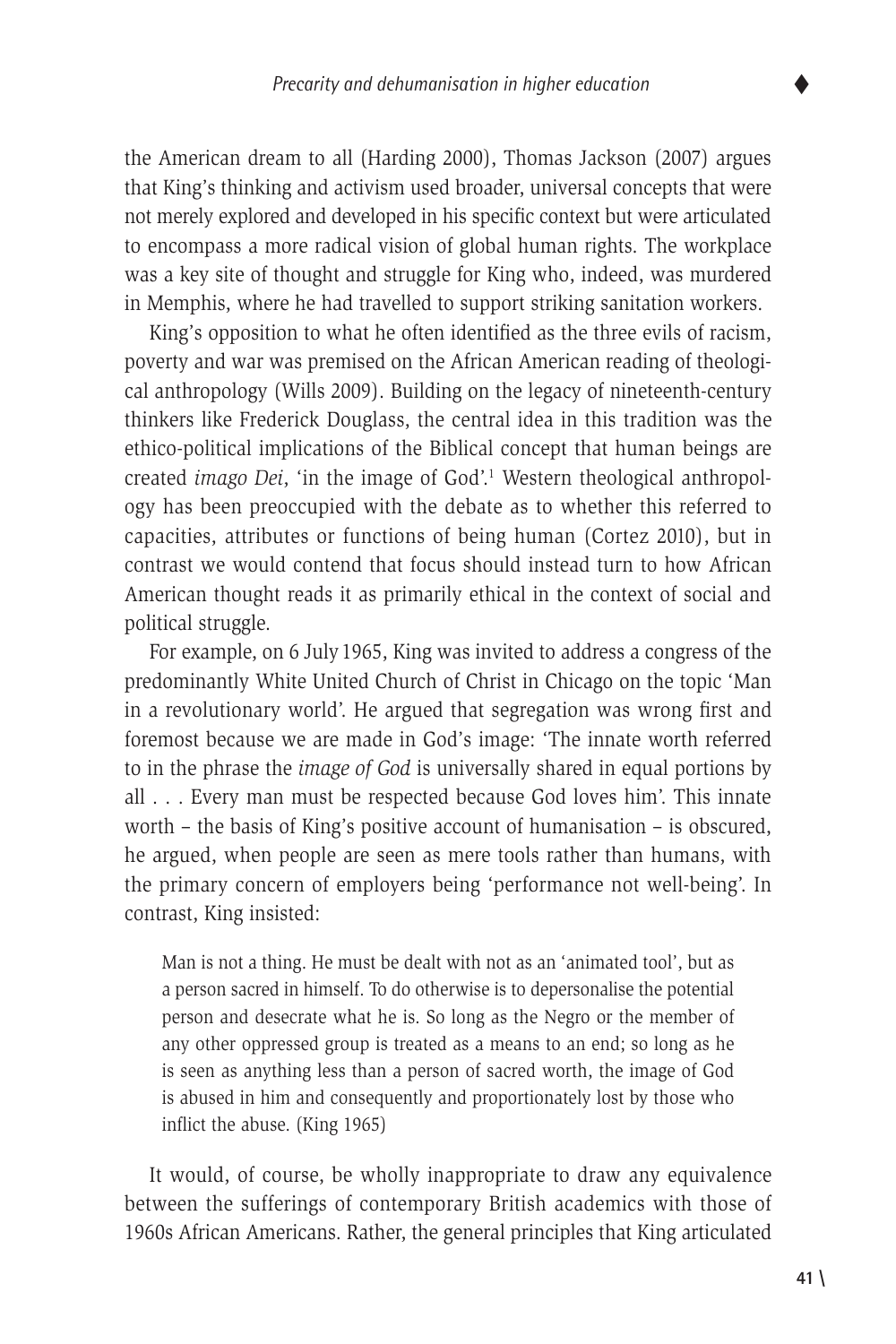so brilliantly from his own context provide a new optic for us to view casualisation in our settings. For King, humanisation is about recognising the intrinsic, positive value of beings created *imago Dei*, something he also rephrased in more secular terms as 'the dignity and worth of human personality' (King 1986 [1967]: 295). His insistence that we ask whether people are treated in ways that recognise and respect their intrinsic dignity is both morally important and empirically productive by furnishing us with a unique set of questions with which to interrogate the effects of casualised labour in the current business models being favoured by UK higher education providers.

# **Methods**

This article explores how academics experience work as either humanising or dehumanising, with an emphasis on contractual type (fixed-term or openended). We conducted visual timeline interviews with academic staff at a number of higher education institutions in the North East of England. Visual timeline interviews are a method developed to explore career trajectories retrospectively (Mazzetti and Blenkinsopp 2012). Interviewees were asked to tell the story of their working life by drawing a timeline, using visual metaphors as far as possible. They were requested to draw particular attention to how they came to be academics, and to subsequent career high and low points, and then identify moments or periods on the timelines when they felt treated in humanity-affirming or dehumanising ways, and to reflect on these. Finally, drawing on King's insistence that our intrinsic humanity is recognised in the workplace, they were asked how universities could ensure that they are treated in humanity-affirming rather than in dehumanising ways. Each interview lasted between one-and-a-half and four hours. We conducted seventeen visual timeline interviews with academics as part of a comparative project comprising interviews with fifty-five people working in higher education, secondary education and churches. These were selected as fields in which people have a strong sense of vocation, in that they believe they are carrying out meaningful work. This means that people may be more willing to accept poor working conditions because they feel that they are striving for a higher cause (education, human progress, science) rather than simply working for an employer (Bunderson and Thompson 2009).

This research was published in a wider report by Newcastle University and the William Leech Research Fund in July 2019, *Human Resources? Recognising the Personhood of Workers in the Charity and Public Sectors*.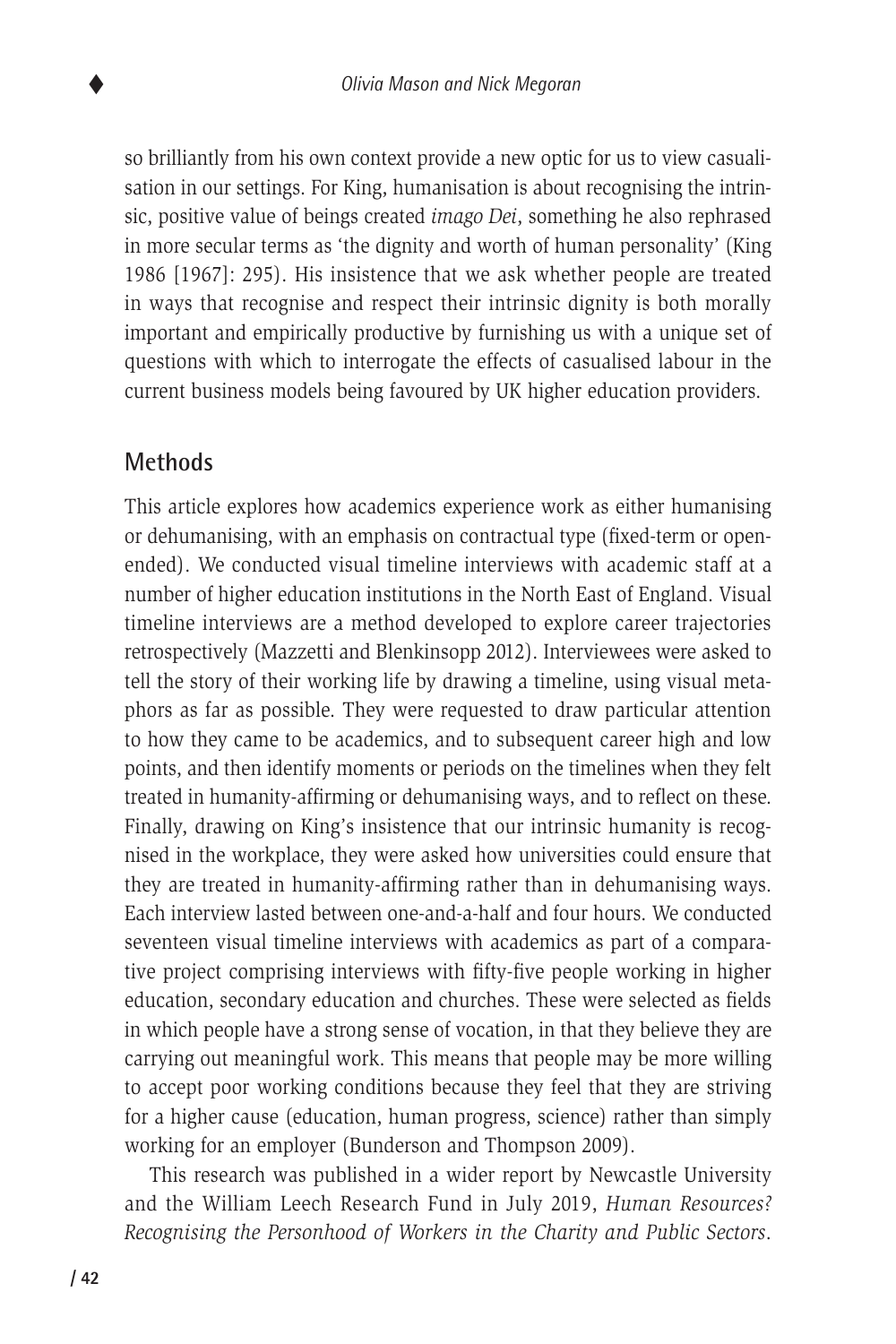It found that academics were highly self-motivated, generally being driven by an enthusiasm for their subject, a desire to advance the common good through discoveries and research, and a commitment to education as a public good. The report identified eight 'habits of highly humane workplaces' – that is, characteristics of workplaces that respondents marked as humanising if present or dehumanising if absent. These were the ability to make a difference; being trusted with freedom and autonomy; insulation from the harmful effects of audit cultures; being listened to; the quality of human relationships; 'the magic power of human sympathy' (employer empathy at high and low points of life); communities of care; and contractual affirmation.

It is the stark differences reported by staff in permanent and casualised employment in higher education under this last heading, 'contractual affirmation', that forms the basis of this article. 'Contractual affirmation' is the validation of self as having worth in the eyes of others experienced at the awarding of jobs, promotions and career rewards. For example, Craig had applied for more than eighty lectureships in different countries over a two-year period working on a casualised contract. He relayed that this led to a growing 'sense of panic and discouragement', asking 'what has the system done to me?' after a decade of preparation by undergraduate, master's and doctoral study. He described this as very dehumanising. In contrast, finally being awarded a permanent lectureship was humanising, – 'being offered the job, being given start-up research money, and being told that I would be eased in gently with the workload'.

Following the offer of a job itself, promotion was marked by many people as humanising. Andrea described her promotion to Senior Lecturer as a 'restoration of balance'. She felt she had been looked down on by some colleagues who thought she could teach but not do research, and so had 'crap' administrative roles dumped on her. Suddenly, she said, those colleagues did not treat her with the same disrespect. Every academic we interviewed on a permanent contract pointed to such moments of contractual affirmation as amongst the most humanity-affirming of their working lives. In contrast, staff on casualised contracts lacked such affirmation and reported finding their working conditions dehumanising.

This research identifies four ways in which academics working on casualised and precarious contracts are treated in dehumanising ways. These will be considered here in turn. Our findings are structured around the narratives of our interviewees as reported in the visual timeline interviews. All names have been anonymised.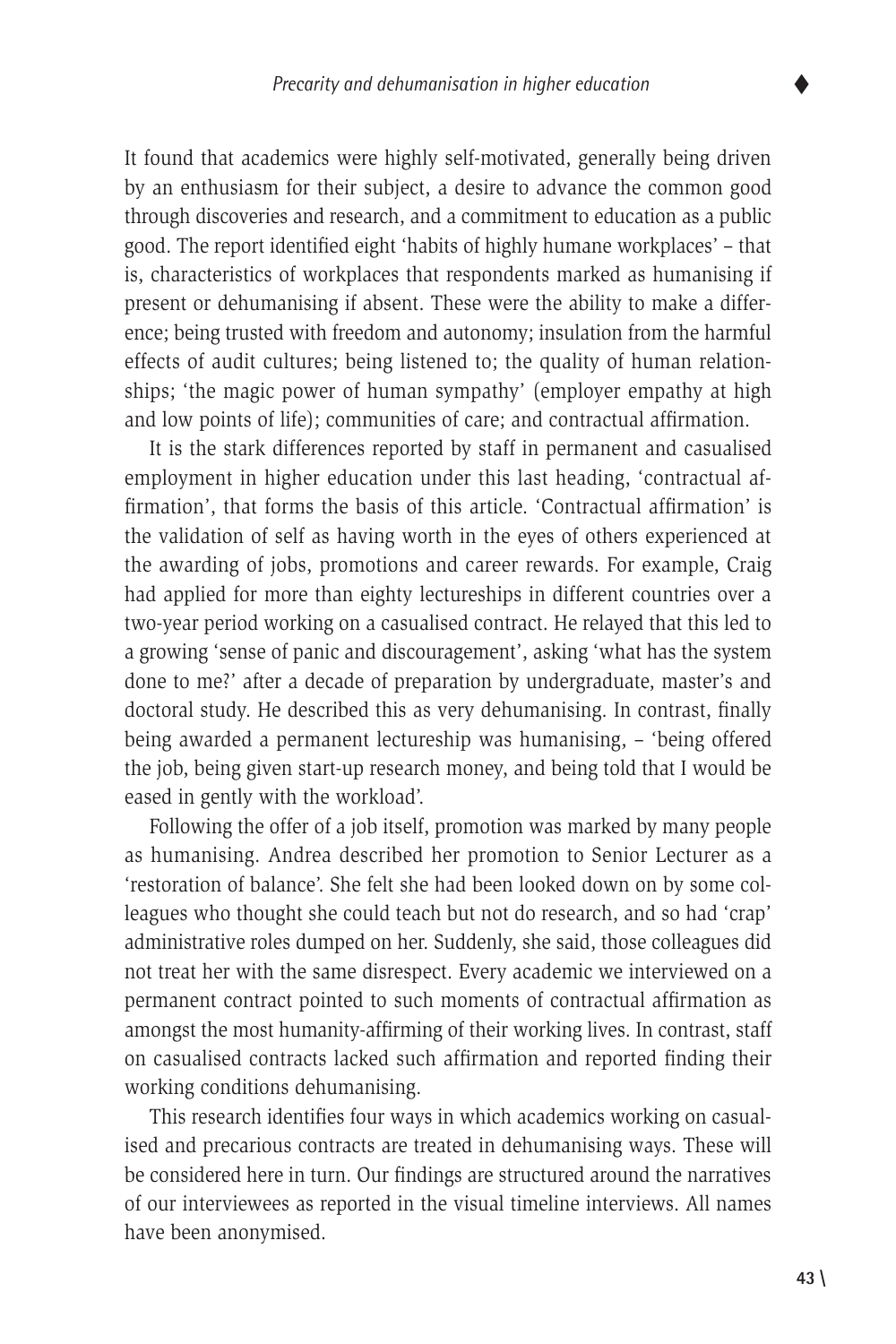## **Findings**

#### *Invisibility*

The first dehumanising aspect of casualised labour that we identified in our interviews was the *invisibility* of those subject to it. Temporary staff are amongst the most marginal and invisible in a university, and institutions can all too readily mistreat them by failing to recognise their equal personhood.

As a PhD student, Sunita embarked upon her life as an academic with a sense of exhilaration. Having a strong sense of vocation, she described academia as 'the best job in the world'. However, she continued, 'the bubble burst' as soon as she moved into a position as a temporary research assistant, a role created to help free a senior academic up for managerial duties. She described the life of her and her colleagues as being in 'the sweatshop of academia'. This was not simply about lack of long-term security and choice in research topics; it was that she was suddenly rendered less visible to the mechanisms of departmental administration. Two incidents in particular stood out for her. The first was that she was not allowed to have a name plaque on her office door, because she was not permanent – even though she was working as hard as permanent staff members, at the same intellectual level, and indeed collaborating with them. The second was that the departmental administrators would not book conference travel for her and other Research Associates, telling them it was 'because you are not academics'.

Apparently minor issues, like having one's name on a door or being able to access travel booking facilities, were thus experienced as intensely dehumanising, in effect setting up casualised staff as second-class academic citizens. The very names of roles announced this from the start. Whereas once universities employed 'Temporary Lecturers', now they routinely label roles as 'Teaching Fellows' or 'Teaching Assistants'. Susannah, who had worked on a series of such contracts described them as dehumanising, visibly marking certain academics out as less intellectual and academic than their peers on permanent contracts as lecturers. They are described as Teaching *Assistants,*  she explained, but this may be a total misnomer as often they are not 'assisting' at all but are autonomously doing work of the same type, value and quality as any other lecturer. The naming of roles is important, she insisted, and even having 'Teaching' in the title is dehumanising: 'Teachers belong in schools, lecturers in universities', she said.

But it is not simply that casualised staff can be invisible to impersonal systems of 'HR' or have dehumanising job descriptions; is it that casualised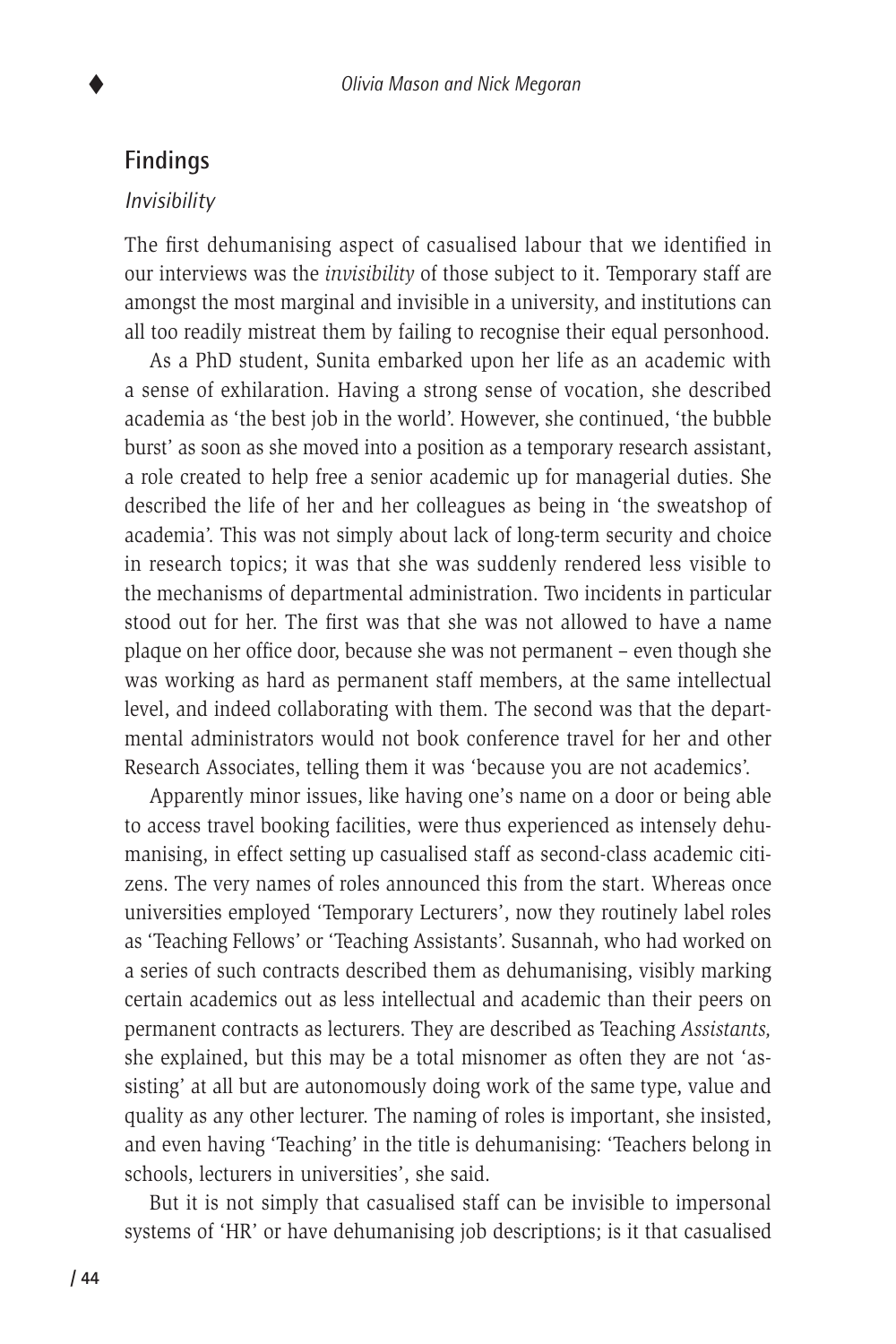staff are often omitted from the rites of passage that are characteristic of being human. People do not spend time getting to know temporary staff, inviting them out for a coffee to ask about their work, asking them home to dinner with their families, or meeting up socially. 'People rarely see you, they don't think about you, and they don't care about you, because you're only ever temporary', as Amelia put it, starkly. This invisibility continued from start to finish. 'No one ever says farewell' – those in the most vulnerable temporary roles, such as the hourly paid, 'are never introduced to anybody so why should you be given a farewell?'

Casualised staff are amongst the most marginal elements of the academic workforce, and the very nature of these employment conditions often creates an invisibility that is dehumanising in a myriad of ways.

#### *Vulnerability*

This invisibility enabled a second dehumanising aspect of casualised academic labour, *vulnerability.* Casualised staff are routinely subject to pressures to accept unfair and exploitative work practices, but because of their vulnerable position, and because these demands often come from the very managers whose patronage they need for the promise of future work, they are not in a position to refuse.

For example, the majority of interviewees on casualised contracts reported having to work much more than they were paid for – often because inadequate time is allocated for teaching preparation. A common form of this is giving people contracts of only nine or ten months of the academic year and expecting teaching preparation time to occur outside these. The expectation of performing unpaid preparation time was not just placed on staff at the start of the academic year, but for many people continued throughout it. For example, Kyle spoke from his extensive experience of casualised labour at a number of so-called 'Russell Group' universities. These jobs varied in their nature, from hourly paid teaching at one place to a 0.5 FTE contract over ten months at another with no real continuing professional development. The rationale given for not employing him on a full-time contract in this latter position was that the teaching material already exists, so zero preparation time is needed. But, for example, he recounted that he was given lecture slide shows with thirty photographs on them and no notes: it would have been absolutely impossible to simply turn up, with no preparation, and deliver a coherent lecture that he would have felt professionally satisfied with.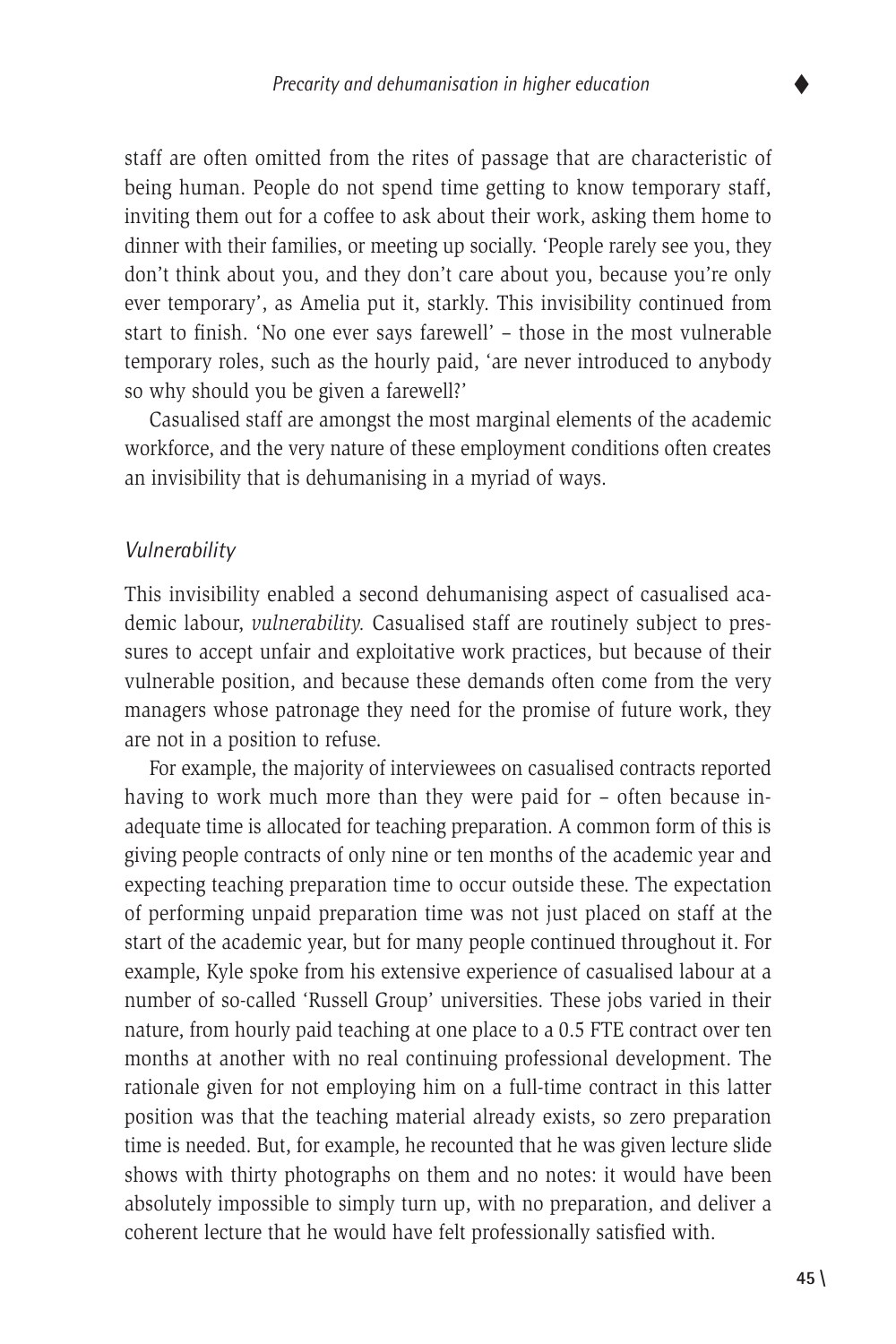The vulnerability of casualised staff further left them open to a whole range of exploitative practices that, whilst they may not have technically been illegal, were certainly experienced by academics as dehumanising. Amelia described one university she worked for on a temporary contract as regarding her as 'a cash cow'. Although employed to do the teaching of someone bought out on a grant, managers wanted her to work on other people's grant bids, take local field trips and the like.

Similarly, Bruno recounted a gradual change in the attitude of people working around him as he remained longer and longer on temporary research contracts. As a child, he said, he had developed a fascination with his subject which he was able to carry to university and eventually a PhD. He experienced strong affirmation by getting a single-authored article published relatively early in his career, as a result of which 'I felt like I belonged to academia', he recounted – external recognition which made him feel, 'Oh my gosh, I'm worth it'. The PhD viva was 'another "I'm worth it" moment'. Similarly, winning post-docs after the PhD made him feel like a high-flier, as he developed and honed certain technical skills that were much in demand in his discipline. However, he described a slow change over time as he moved not to a permanent post, but between post-docs and other temporary research positions. As he put it:

Progressively in my school, people have realised I had a certain expertise and they are using this expertise and taking advantage of me. Instead of helping me become an independent academic, they say: 'We should take advantage of him as much as we can'. This is not intentional, but people say: 'You already work here, you do not have your own PhD students, so you can help me out; I've already talked to your line manager'. If they ask my line manager first, what can I say? This is not a plot, this is the attitude I would have it myself if I was under pressure and someone had technical skills: I wouldn't think how this would help him get a permanent job, etc. Academics are so pressured that they take advantage of post-docs who have a particular expertise.

This exploitation was a product of his vulnerability, a vulnerability that meant he could not easily challenge it. Bruno found this dehumanising, but recognised it was not about particular unethical individuals, but a structural result of a system increasingly reliant on casualised labour.

Another academic, Keira, spoke of her relief at getting a permanent contract after years of casualised work because it represented 'freedom to step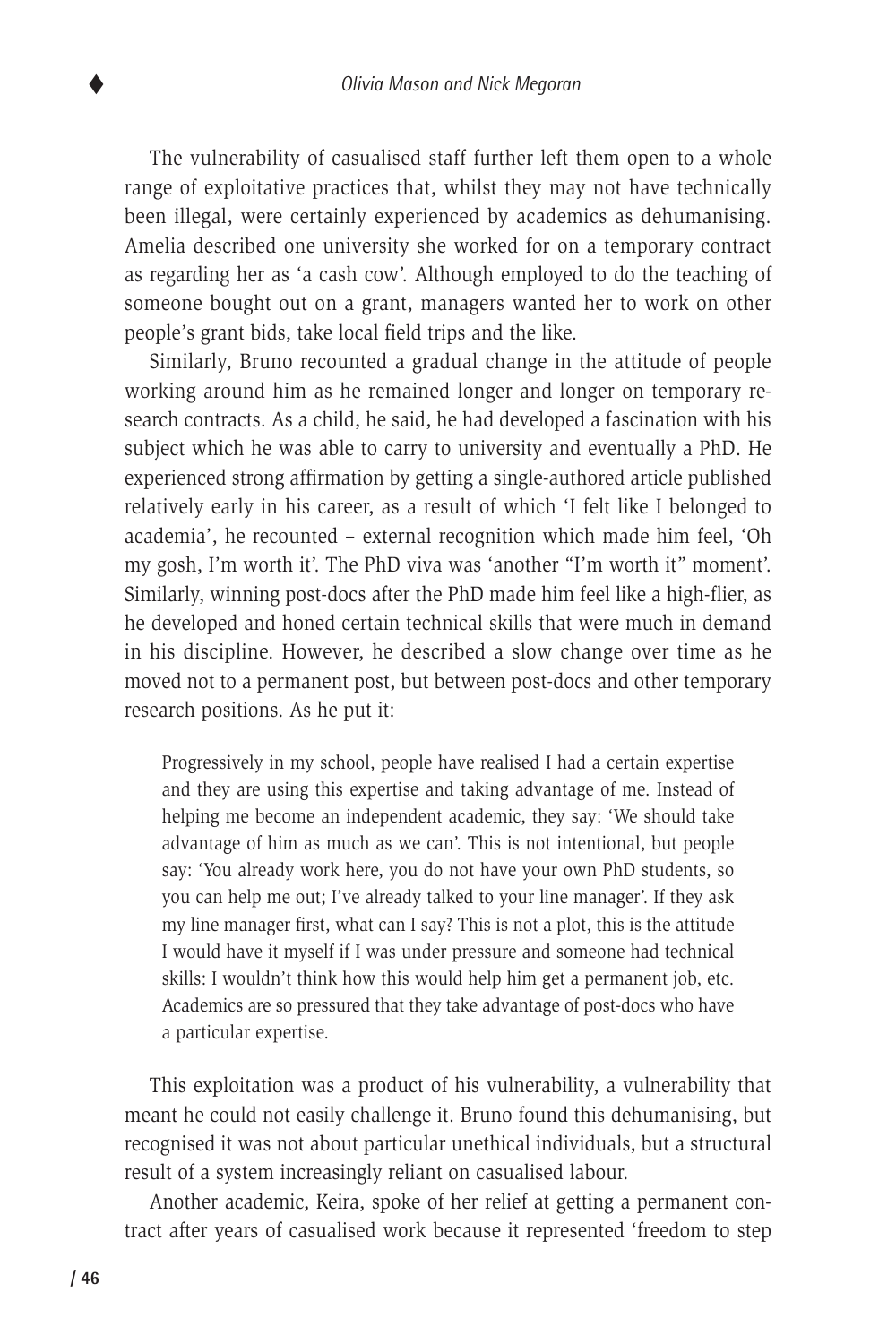away from compromised standards and people who break the rules'. She gave the example of a supervisor insisting she add not only the supervisor himself as an author on one of her publications, but also his partner who had only a perfunctory involvement in the article (reading it once and giving brief comments, but no active involvement in the research). This was an unfair request, but one she felt powerless to resist as the continuation of temporary work and the promise of permanent work in the future seemingly depended upon this person. Vulnerability is also dehumanising because it is not equally spread, and is shot through with power relations. For instance, the precarious nature of academia results in many international employees not being able to stay in UK academia, as temporary contracts do not meet their visa restrictions. Furthermore, last minute extensions and less than full-time contracts have impacts on mental health, and those with caring commitments, particularly women, are less able to survive under such precarity (see Caretta et al. 2018).

Casualised staff are routinely subject to pressure to accept what could be seen as unfair and exploitative work practices, but because of their vulnerable position, and because these demands often come from the very managers whose patronage they need for the promise of future work, they are not in a position to refuse. The present culture of casualised academic labour inculcates a culture of dehumanising vulnerability. This vulnerability is rarely made visible or discussed. Staff are under great pressure to accept a whole range of exploitative practices, and often find themselves isolated and without the ability to seek help.

#### *Lack of Agency*

Akin to the vulnerability of casualised staff, in their accounts of dehumanisation, was, thirdly, their *lack of agency.*

Academic university work in liberal democracies is set apart from most other spheres, in that its governing principle is 'academic freedom'. This does not simply mean the right to voice an unpopular opinion if it follows from one's research and reasoning. It also means the right to choose what topics to research, irrespective of pressure from managers and governments, pressure which will often be experienced in terms of pressure to follow funding streams. According to the authoritative 1997 *UNESCO Recommendation concerning the Status of Higher-Education Teaching Personnel*, this 'academic freedom and institutional autonomy' also applies to teaching. Teaching staff 'should be given the essential role in the choice and adaptation of teaching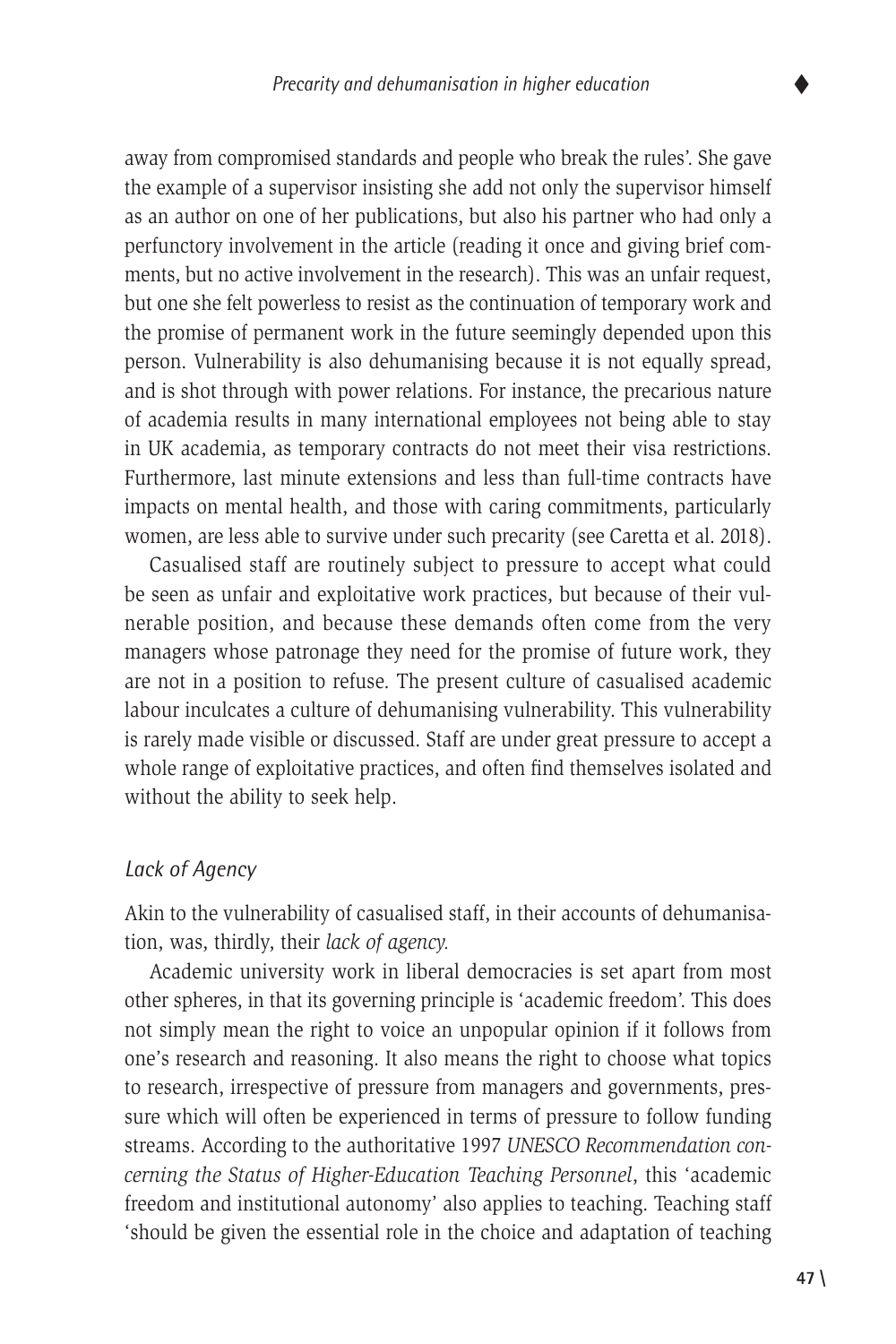material'. Further, 'higher-education teaching personnel have a right to carry out research work without any interference, or any suppression, in accordance with their professional responsibility and subject'. In interviews with academic staff on permanent contracts, it formed the lynchpin of what made for the most humanising workplaces: when they were given the ability to choose research topics and teaching subjects, when trusted to organise their own time, and when able to choose the networks and communities in which they located themselves. In stark contrast, workplace accounts provided by casualised staff revealed that they frequently experienced the curtailment of freedom, the denial of agency, and the absence of trust as dehumanising. This can be seen in the examples of Oscar, Amelia and Keira.

Oscar's experience as an academic reflects this curtailment of freedom. Indeed, freedom was the key theme in his career narrative. As a young man, before going to university, his first job was inputting data in a county council office. Although he had no contact with members of the public, and although his office was a windowless basement, he was forced to adhere to a strict dress code and had no freedom whatsoever in the task. He loathed this sense of being controlled, and so pursued an academic career, including a PhD that took him to many interesting places. Following the PhD, however, he moved between a series of temporary jobs in a period he describes as his 'precarious years'. These 'anxious years' were negative and unstable. At one point, he had jobs in three different universities in three different cities, spending hours each week travelling between them, as well as doing some public sector work using his academic skills. He found this whole period dehumanising because of a lack of freedom: freedom to commit to a certain place, freedom to choose what to do, and freedom to mould and shape the work he was doing on somebody else's bequest: 'I was a tool at somebody's disposal', he reflected.

#### *Freedom to set teaching and research goals*

Amelia was asked to teach on a module that she regarded as being of dubious quality. The entire module was being taught by 'Teaching Fellows' with no background in the relevant scholarship: 'It was a fraud' to the students, she concluded, and told her managers that it would lack integrity if she ran it, so said she could not. However, she was forced to lead the module: 'I wasn't allowed to refuse things', she recounted, meaning that the sense of value, worth and satisfaction she got from teaching was lost. 'I felt completely powerless', she summarised – a feeling she marked as extremely dehumanising.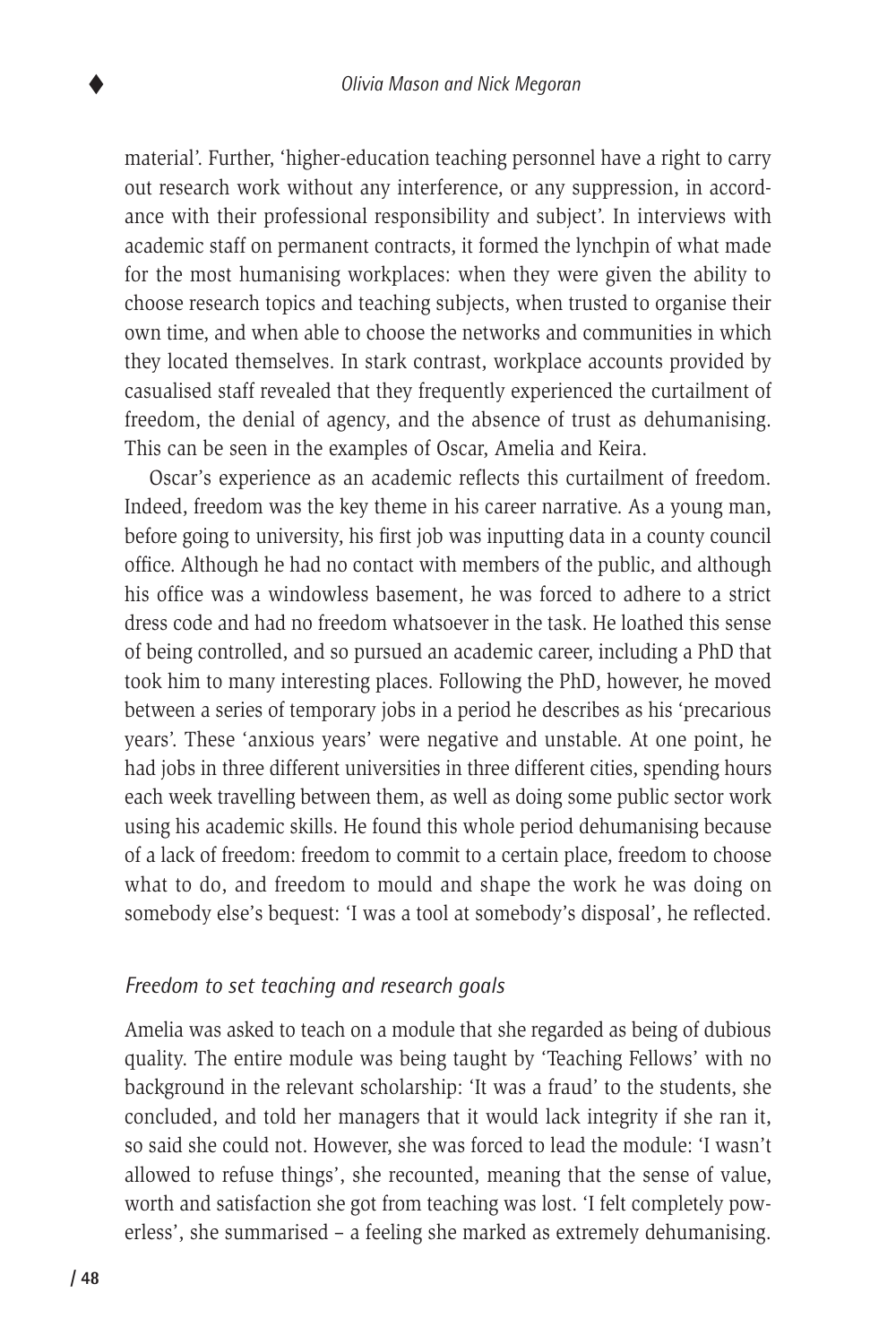We saw above that Keira experienced years of working on temporary contracts before getting a permanent job, and that the vulnerability of that former position was dehumanising. But it was also dehumanising because it denied her the essential academic freedom and agency that academics rate so highly. Her essential point was that her manager was the grant-holder whose money enabled her to remain at the university, but he directed all her energies towards his own research goals, without consideration of her career hopes. Following her PhD, she did a series of temporary jobs, including demonstrating and lecturing, before spending many years working on temporary contracts for this one manager. Under him, she complained, 'my teaching wasn't valued, and my individual research goals weren't valued. My supervisor was following grants in big fields, and I had no freedom to pursue my own topic'. The structure of hierarchy in research that empowers permanent staff with grants to employ casualised staff to help with their research is conducive to the university doing well, she reflected, 'but not conducive to me being a person'.

Happily, Keira eventually got job as a Lecturer, and she viewed this primarily through the lens of freedom. It 'gave me a sense of purpose', she said – 'freedom to research for its own sake, and the pleasure of it . . . freedom to step away from compromised standards and people who break the rules', giving her a 'renewed sense of self-worth'. Her annual reviews, with a different person, are now positive and supportive, because they operate on the basis of a 'flat hierarchy', conversing with a colleague in the same enterprise, rather than 'talking to the person who controls my funding'.

Such accounts of freedom and a lack thereof go against principles at the heart of modern universities. The Magna Charta Universitatum defines the university as 'an autonomous institution at the heart of societ[y]', and freedom, autonomy and trust are its distinguishing principles.<sup>2</sup> The more that academics are enabled to exercise this freedom in their teaching and research, the more they experience the workplace as humanity-affirming. In contrast, the culture of casualised contracts is severely curtailing this freedom for many academics, who thereby experience work as increasingly dehumanising.

#### *Inability to project into the future*

In his 1998 book on the effects of new capitalist labour on the workforce, *The Corrosion of Character*, Richard Sennett argues that new forms of 'flexible'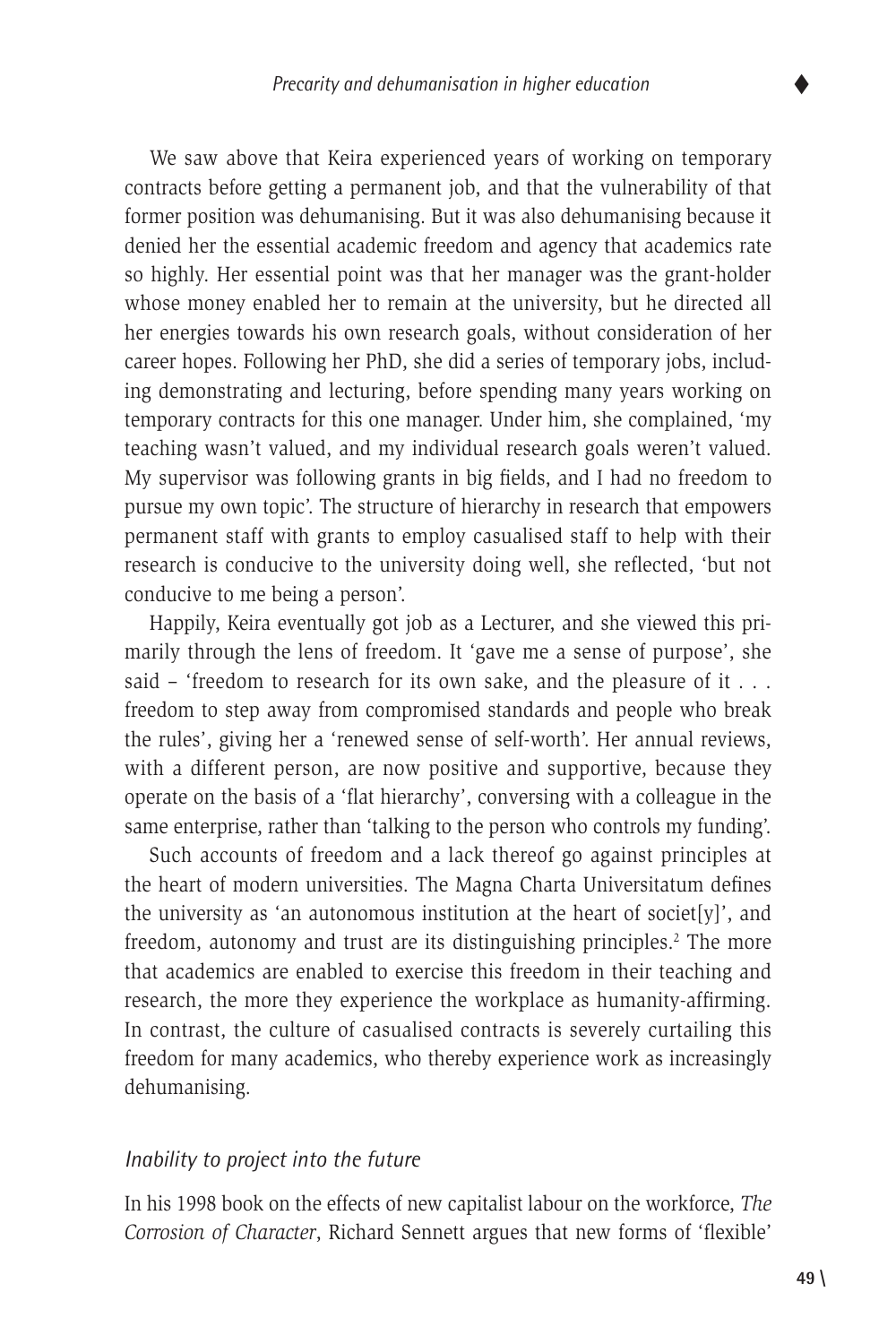work are deeply damaging as they prevent people rendering a long-term narrative of their lives that can provide meaning. Our interviews showed that casualised work was dehumanising in precisely this way, in that it denied academics the ability to think about their work and life over the long term.

Madeleine described her extended period of working on a succession of casualised contracts as dehumanising, because rather than being able to think of her career in terms of years and decades, she was instead going from semester to semester hoping to stay in work. She emphasised that, as time went by, rather than enjoying the excitement of building a career, it becomes more and more depleting as 'you start to look unemployable if you have been an RA for six or seven years'. She explained that the holy grail of a full-time job drove them on:

During this time, we were told that if we worked hard enough, got enough publications, got grants, then we might one day get a full-time academic job. But as someone in this position said to me: 'That's a "just so" story'. At the same time, I had three young kids, and my husband was often away or working late – I couldn't do all the networking in the evenings, and more nursery places would have helped. I had three babies, no grants, few papers and was exhausted.

Although these were described as 'temporary contracts', Susannah said, 'they became my permanent career, there was nothing temporary about it'.

Whereas Keira experienced her series of temporary contracts as keeping her in a static position, rather than being able to move forwards, for Amelia the vagaries of the casualised contract market were experienced variously as backwards movement as well as being forwards or static. When offered her first position, a nine-month 'Teaching Fellow' post, she described it as her 'dream job' to start with, with 'an office all to myself, with my name on the door', authority over a new module, mentoring, and being able to go 'drinking with colleagues' in a supportive culture: 'My sense of prestige went up'. However, the following year she was offered a position in the same department as a 'Teaching Assistant' – lower status, but at least with the relief of being delivered from unemployment, even though she had to go through the demeaning process of 'begging for extra teaching'. The following year, she was again offered a 'Teaching Fellowship', but not even short-listed for a full-time job in the department: this made her feel that 'I was a useful pair of hands, right at the bottom'. With lengths, types and even names of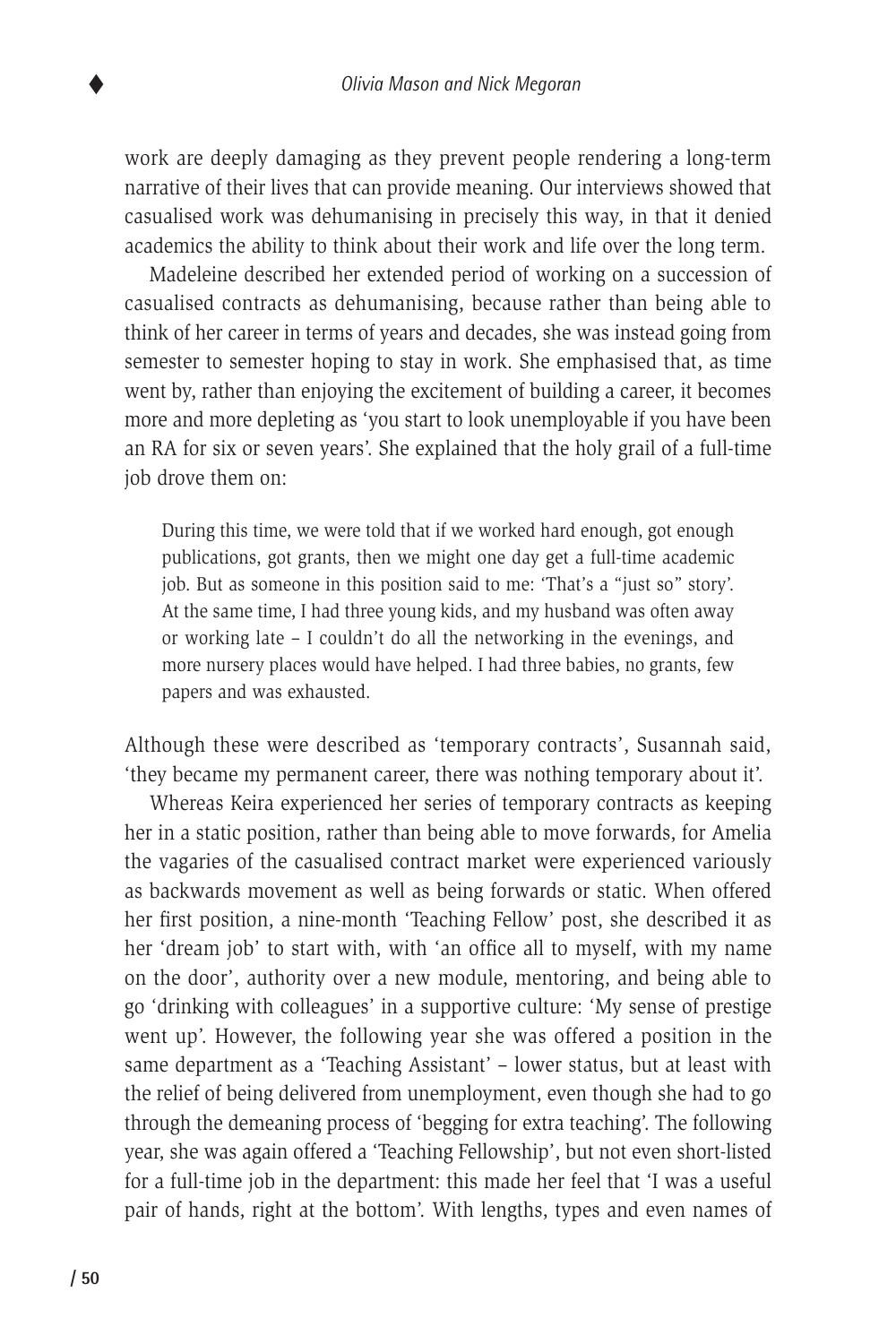position changing from year to year dependent upon the vagaries of funding sources and HR policy, the possibility of being able to plot a life-course was a hopeless yet still painfully tantalising fantasy.

This structural impediment to getting out of the cycle of dehumanising, temporary work was described eloquently by Bruno in a pyramid he drew as part of his interview (Figure 1). He pictured it as consisting of temporary staff on the bottom and permanent staff on the top:

I've read somewhere that the academic pyramid is similar to the drug dealing pyramid. At the bottom there are drug sellers on the street, at the top, the big narcos. The sellers take the risks – they may get shot, go to prison, get arrested, but they take the risk to climb the ladder. Those at the top have risks too, but they need the others at the bottom to do their work. It is a cycle. If I get to the top of the academic pyramid, I will take advantage of post-docs too, there is no way out: I will help them, of course, give advice, assist in developing skills to establish their career, but it is structural.



**Figure 1.** The academic pyramid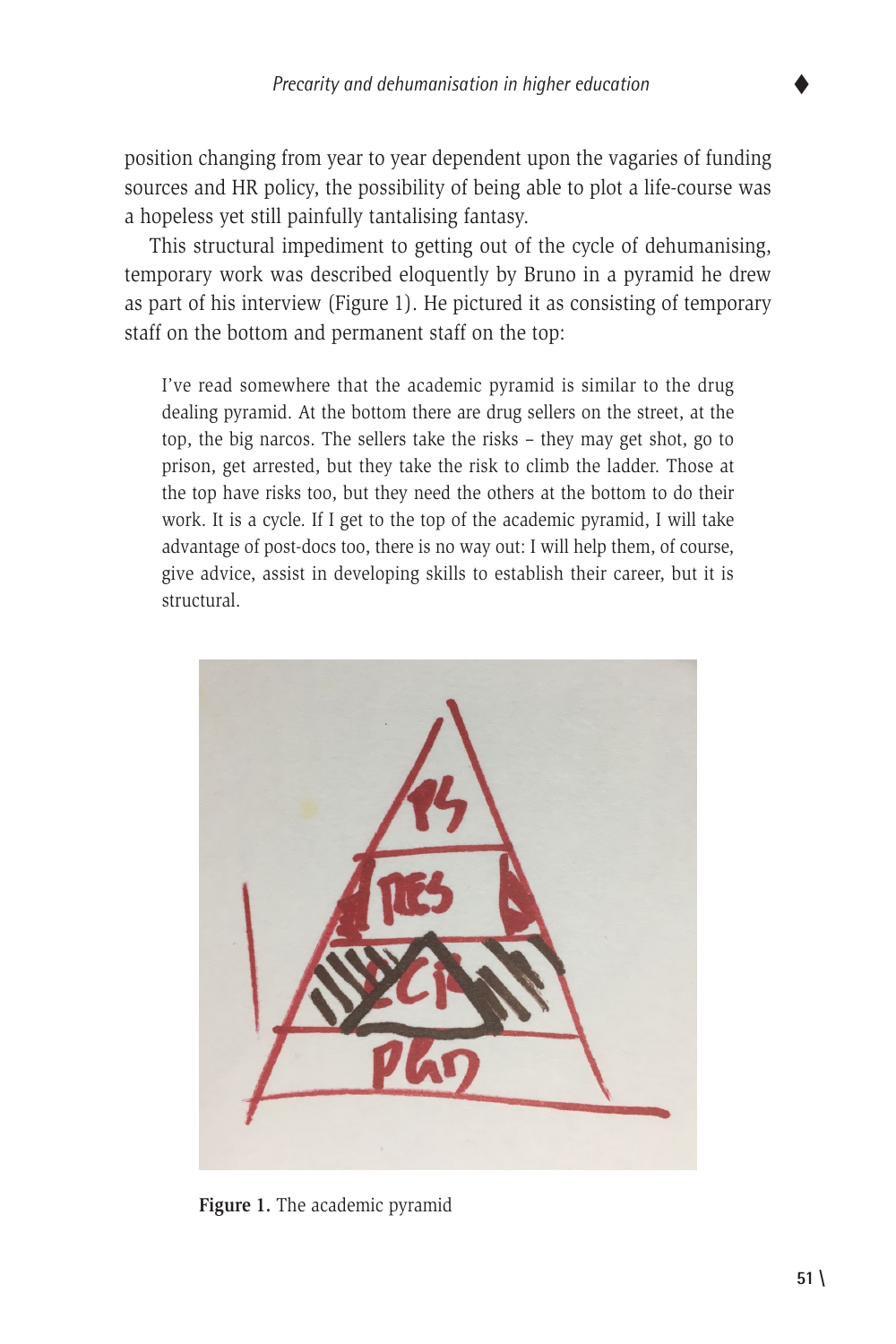### *Denial of narrative*

A large-scale survey by the UCU in 2019 reported that 97 per cent of respondents on a fixed-term contract said that they would rather be on a permanent one. Temporary contracts prevent people from making long-term plans about family life, and these have specific equality and diversity impacts: for example, women are often not entitled to maternity leave because they have worked a series of temporary contracts rather than a single permanent one (see Caretta et al. 2018). The hypermobility required of some people working fractional and temporary contracts can also mitigate against the forming or maintenance of stable relationships in the same place that many people desire as a prerequisite to start a family. Our research shows that this is not just about job and income security and the ability to plan for families and mortgages, however. It is also a fundamental question of treating people in humanity-affirming ways. The capacity to envisage a future and tell a longterm narrative of work, career, research plans and vocation provides meaning and order to our lives. Casualised academic labour is thus dehumanising in this regard.

For example, contrast the visual timeline interviews of William and Kyle. William is an emeritus professor who was inspired as a child to pursue a career in science. Beginning his first academic job in the 1960s, he drew an impressive visual timeline. A particularly satisfying aspect of this for him was pioneering new teaching in his institution. Not only did this train large numbers of graduate students, who went on to do work that impacted both academia and industry but it also had a nationwide impact on the discipline, as other UK universities adopted his approach. A further highlight was devising and developing a new drug for cancer treatment that took twenty-eight years from the inception of the idea to formal licensing for public use. Of course, there were difficult periods of that story, too, but on the whole he could reflect that he had always 'enjoyed being an academic'. As he gazed at his completed timeline after an interview of over two hours, he said that this was the first time he had ever told his life story in such a complete way before, and found it moving and satisfying.

In contrast, Kyle has spent years on casualised contracts. At the end of our interview, we asked him: 'What could universities do to treat you in more humanity-affirming ways?' His answer was striking: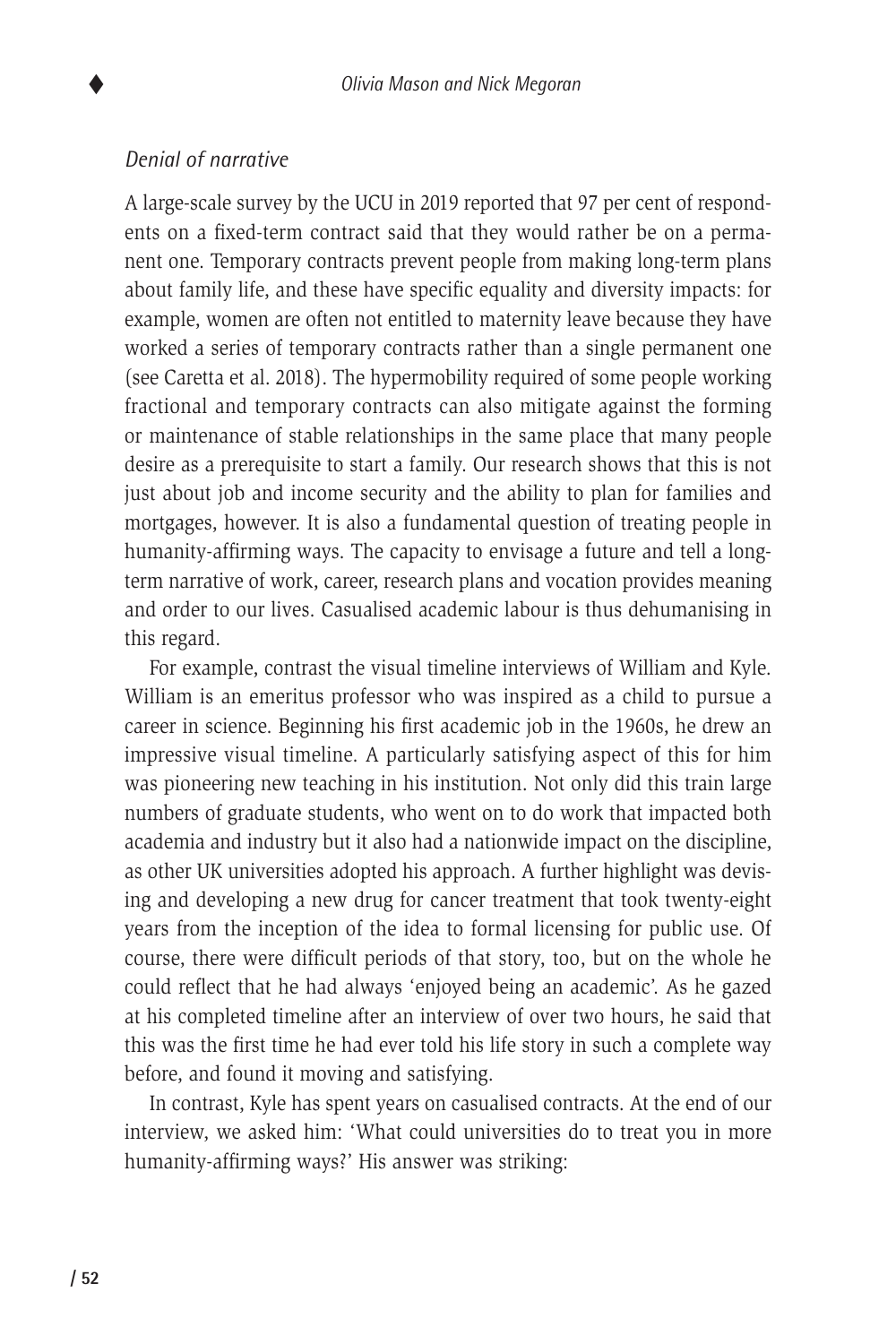

Not have 'Teaching Fellows'. They hardly existed ten years ago. When I was a PhD student, we had these discussions about career pathways. We expected to complete our PhDs, to spend time as research assistants or post-docs, etc., and then get lectureships . . . Teaching fellowships are incompatible with a job market that expects research outputs. What I need to do to get a job [research and publish] is incompatible with the job description [I have now] – that's the bit that doesn't treat me like a human.

The mass-casualisation of the academic workforce is a business model that prevents large numbers of people from being able to gain permanent employment, whilst still holding out that prospect as the ideal. This is dehumanising. As Oscar put it clearly: 'Fixed-term contracts don't value a future – no one is investing in your future. There is not a commitment to your future from those people who are relying on you to build their future'.

# **Conclusion and implications**

At the centre of Martin Luther King's life, world view and political activism was what he called the dignity of 'somebodyness' (Baker-Fletcher 1993) – that every human being must be treated not as an 'animated tool' but as a person sacred in themselves (King 1965). King warned of the dangers that occur when we 'thingify' people – that is, we treat them as a means to an end (King 1986 [1967]). Although King's work was focussed on a specific context very different from ours, his development of what Jackson (2007) describes as a move from civil rights to reflection on universal human rights enables us to view casualisation with a new optic. This optic is one that insists we ask whether people are treated in the workplace in ways which they feel respect and recognise their inherent human dignity. As our research shows, the relatively recent emergence of mass casualised labour in higher education must be seen in multiple ways as dehumanising. Staff are treated not as human beings of equal value to their colleagues, but as second-class academic citizens, as 'resources' to be deployed to further strategic visions and marketing strategies of Vice Chancellors and governing boards. While much important research has highlighted the impacts of casualisation, through our methodological approach and our narrative structure we have focussed on the means through which casualisation dehumanises individuals. To be more specific, we illustrated how casualisation is dehumanising in four ways.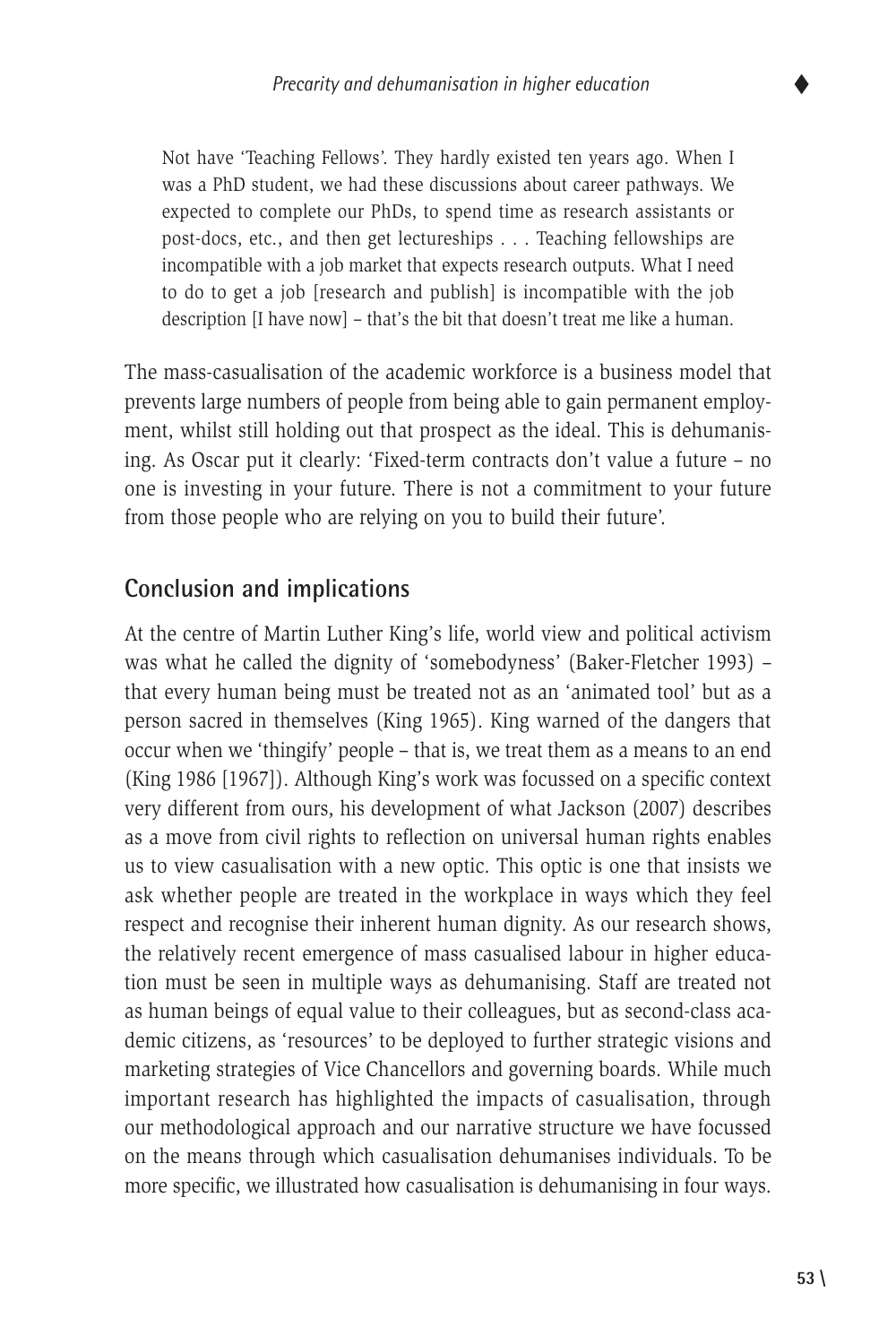It renders staff *vulnerable* to exploitation, making them dependent upon the goodwill of others. They are seen as simply a cog in a machine. This vulnerability itself is uneven with certain individuals being more vulnerable within these structures of precarity. We outlined the particular problems with collaborative projects and the invisible power of principal investigators. It makes them *invisible*, unseen or overlooked despite often being core teaching or research staff. They are not given names on their office doors, and their personhood is denied. It *denies them academic freedom*, in particular the freedom to choose what to teach and research. They are programmed to meet the needs of the employer not their own. Finally, it prevents them from *projecting into the future* and articulating a *coherent narrative* about their lives, which is important for making life meaningful for individuals. In short, it treats academics primarily as things not people.

Elsewhere, we have set out a series of suggestions for governments, universities, trade unions, research funders and charter-mark-awarders to adopt to tackle casualisation (Megoran and Mason 2020). In that report, we recognise what Stoica and colleagues argue when they note that because 'many tenure-track scholars benefit from the precarity of others' precarity demands a shared sense of responsibility and a willingness to take action (2019: 81). The acknowledgement that solving precarity requires collective approaches of solidarity and the need to remember 'we are all members of the academic proletariat' is the conclusion of much work on casualisation (Hose and Ford 2014). It is our argument that understanding the ways in which casualisation is dehumanising can produce such collective acts of solidarity that remind us of our shared humanity. The battle against casualisation cannot merely be fought in terms of arguments about well-being, equality and fairness, important though those are. It cannot be waged by simply insisting that, by casualisation, we are 'legitimizing the devaluing of education through the devaluing of educators' (Clark 2019: 141), true though that is. Nor can it be won simply by an explication of the economic forces that produce precarity in capitalist markets or the public and education sectors that are forced to mimic them, indispensable though those arguments are. It is not just that casualisation is the product of a reprehensible political economy that harms both education and those who deliver it. Rather, we insist that it is an affront to the very meaning and nature of being human. It is, as a perspective built on African American theological anthropology insists, objectionable and obnoxious on the most fundamental level of our creatureliness because, rather than recognising workers' inherent dignity, it treats them as 'animated tools'.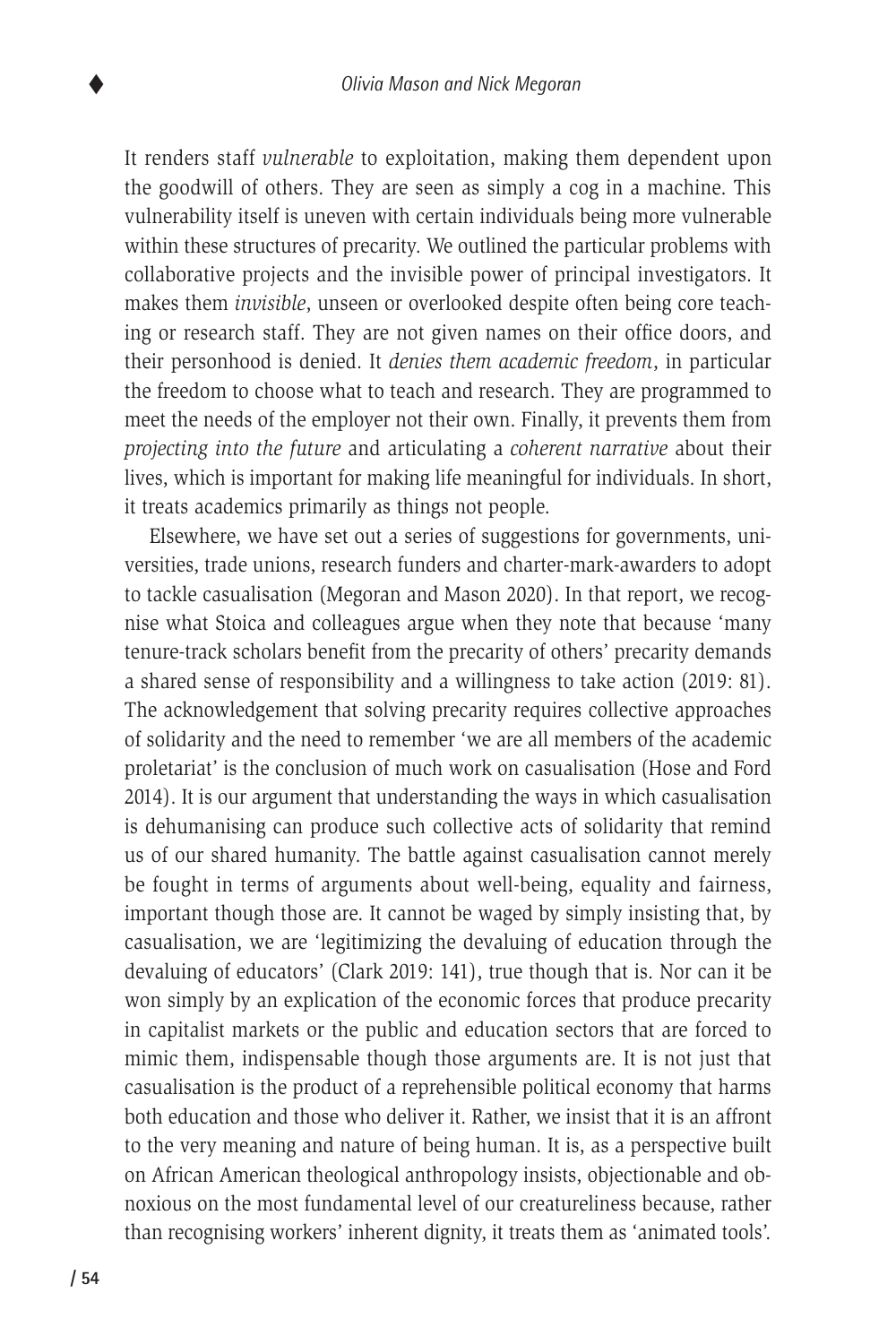

Managers of the neoliberal university might claim that their staff matter or that they are 'investors' in people, but these 'people' are sickly caricatures of real humans, the warped imaginations of 'Human Resources' departments – barely recognisable as the intrinsically and inherently valuable and precious beings created *imago Dei*. When push comes to shove, they justify the business model of casualisation by saying that bottom lines, student recruitment, research metrics and playing the game of audit regimes matter. Resistance to casualisation must begin simply by insisting upon something more fundamental: *people* matter.

# **Acknowledgements**

 $\blacklozenge$ 

We would like to acknowledge the support of the William Leech Research Fund for supporting this research, for Dan Hirslund for pointing us to relevant literature, to the University and College Union for working with us and supporting a policy report based on this research, and to the editors and three anonymous reviewers of this article. We are most indebted to everyone who kindly allowed us to interview them.

**Olivia Mason** conducts research that explores questions of cultural heritage, identity, territory and movement – specifically walking – in the Middle East. Since completing her PhD in the Geography Department at Durham University, she has been employed as a Fixed-Term Lecturer in Political Geography at Newcastle University, and is currently an ESRC Postdoctoral Fellow at Newcastle University. Email: olivia.mason2@newcastle.ac.uk

**Nick Megoran** undertakes research about how human lives are valued or devalued. He explores this in a variety of contexts including UK secondary and higher education, geopolitical theory, theologies of peace and war, and nationalism and everyday life in the Danish-German and Uzbek-Kyrgyz borderlands. Email: nick.megoran@ncl.ac.uk

 $\blacklozenge$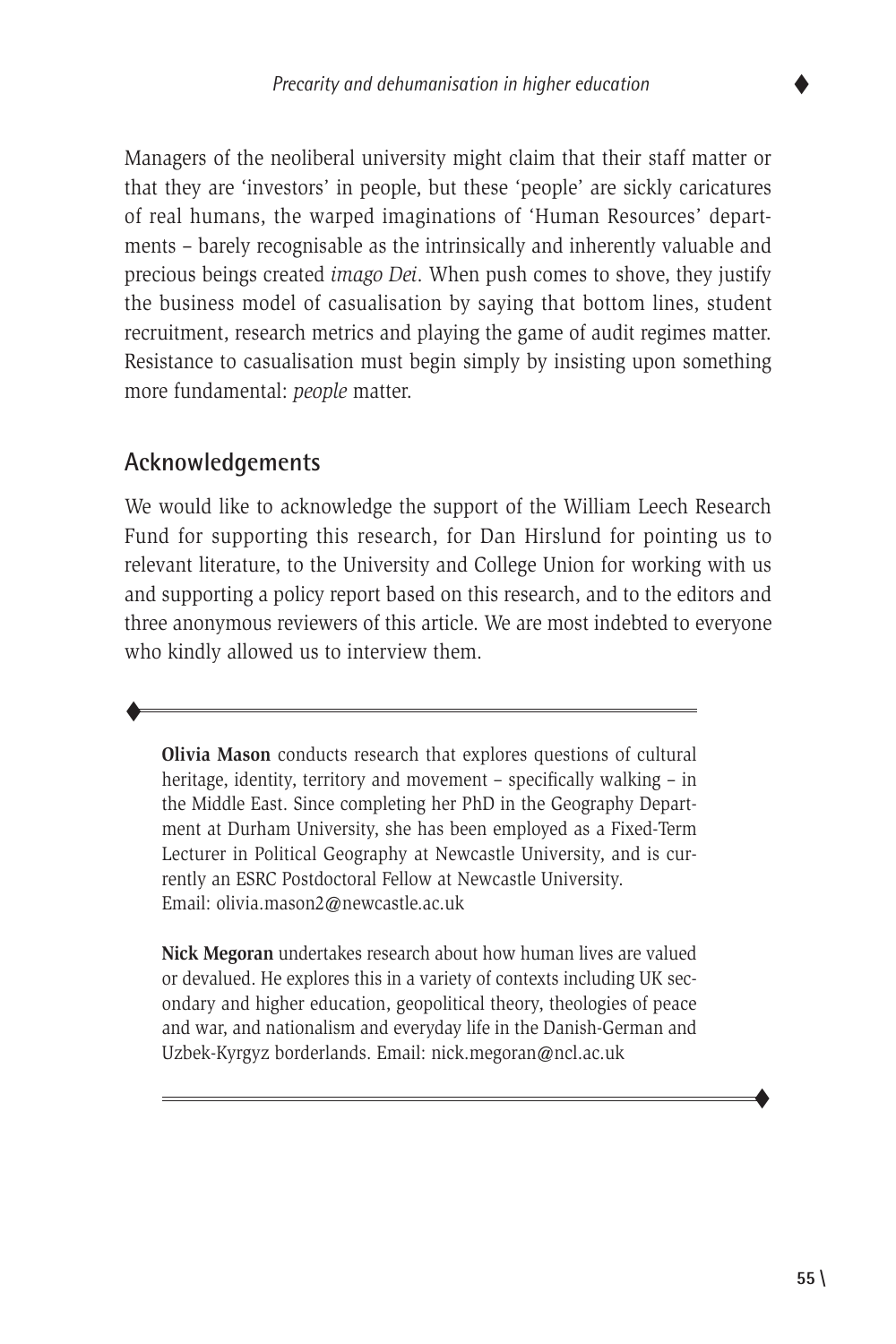#### **Notes**

1. 'So God created mankind in his own image, in the image of God he created them; male and female he created them' (Genesis 1: 27, *Holy Bible*, New International Version. London: Hodder and Stoughton, 1973, 1984).

2. The Magna Charta Universitatum (Great Charter of Universities) is a document published in 1988 by Bologna University and (as of March 2021) signed by over 900 universities worldwide, which states the importance of principles of academic freedom and institutional autonomy for universities. See http://www.magna-charta.org/magna-charta-universitatum.

#### **References**

- Bain, P., J. Vaes and J.-P. Leyens (2014a), 'Advances in understanding humanness and dehumanization', in P. Bain, J. Vaes and J.-P. Leyens (eds), *Humanness and Dehumanization* (London: Routledge), 1–9.
- Bain, P., J. Vaes and J.-P. Leyens (2014b), *Humanness and Dehumanization* (London: Routledge).
- Baker-Fletcher, G. (1993), *Somebodyness: Martin Luther King, Jr., and the Theory of Dignity* (Minneapolis: Fortress Press).
- Bosanquet, A., L. Mantai and V. Fredericks (2020), 'Deferred time in the neoliberal university: Experiences of doctoral candidates and early career academics', *Teaching in Higher Education* 25, no. 6: 736–749. https://doi.org/10.1080/13562517.2020 .1759528.
- Brown, K. (2004), 'Human resource management in the public sector', *Public Management Review* 6, no. 3: 303–309. https://doi.org/10.1080/1471903042000256501.
- Bunderson, S. and J. Thompson (2009), 'The call of the wild: zookeepers, callings, and the double-edged sword of deeply meaningful work', *Administrative Science Quarterly* 54, no. 1: 32–57. https://doi.org/10.2189/asqu.2009.54.1.32.
- Cant, C. (2019), *Riding for Deliveroo: Resistance in the New Economy* (Cambridge: Polity Press).
- Caretta, M. A., D. Drozdzewski, J. C. Jokinen and E. Falconer (2018), '"Who can play this game?" The lived experiences of doctoral candidates and early career women in the neoliberal university', *Journal of Geography in Higher Education* 42, no. 2: 261–275. https://doi.org/10.1080/03098265.2018.1434762.
- Clark, N. K. (2019), 'Shame and loathing in academia: For-profit education and the adjunct crisis', *Transformations: The Journal of Inclusive Scholarship and Pedagogy*  29, no. 2: 136–141.https://doi.org/10.5325/trajincschped.29.2.0136.
- Cortez, M. (2010), *Theological Anthropology: A Guide for the Perplexed* (London: T&T Clark).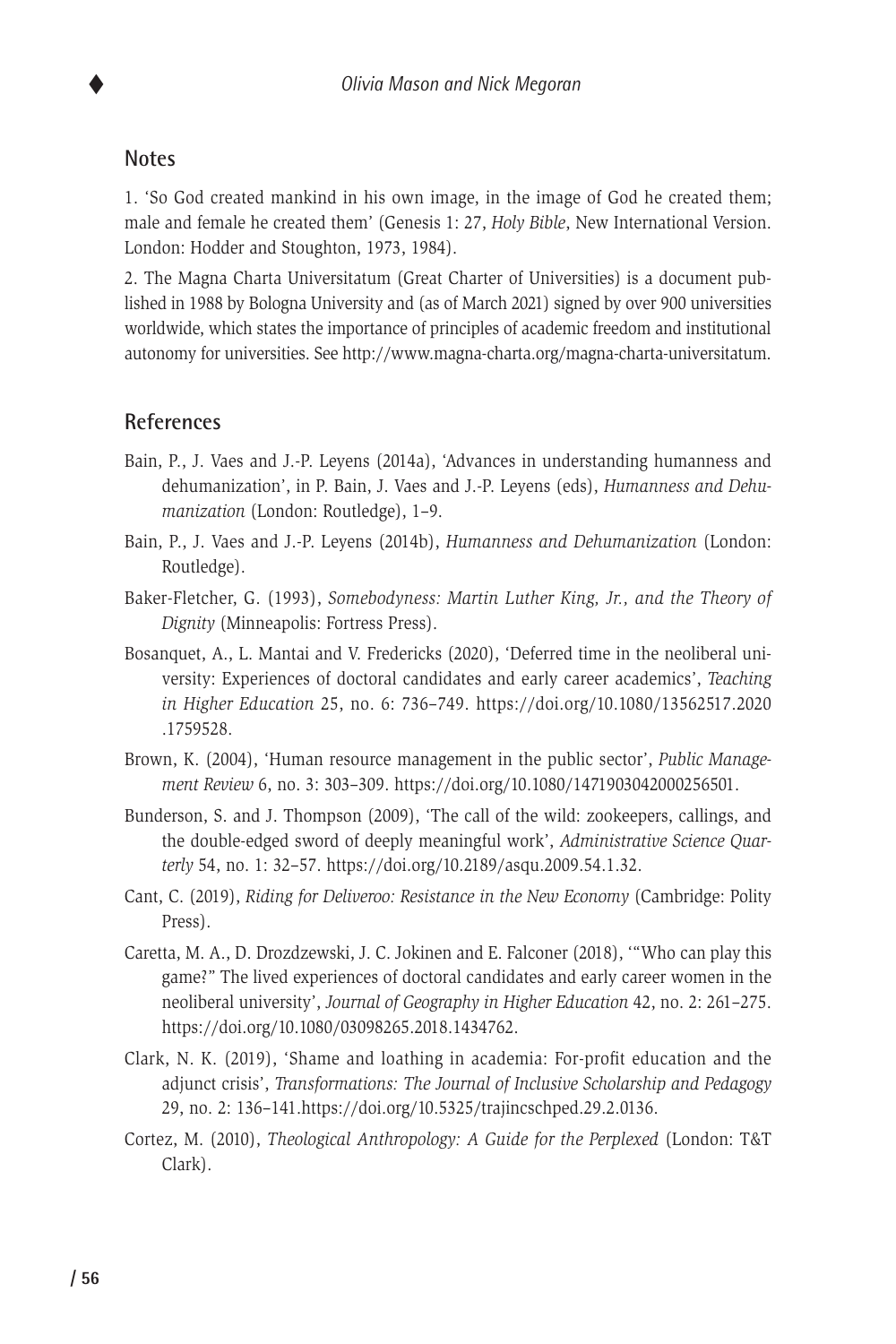- Cunningham, I., S. Baines and J. Shields (2017), '"You've just cursed us": Precarity, austerity and worker's participation in the non-profit social services', *Industrial Relations / Relations Industrielles* 72, no. 2: 370–393. https://www.jstor.org/stable/26301316.
- Gleerup, J., B. S. Nielsen, P. Olsén and N. Warring (2018), 'Prekarisering og akademisk arbejde' [Precarisation and academic work], *Tidsskrift for Arbejdsliv* 20, no. 1: 9–29. https://doi.org/10.7146/tfa.v20i1.108195.
- Haire, M. (1970), 'A new look at human resources', *Industrial Management Review* 11, no. 2: 17–23.
- Harding, V. (2000), *Martin Luther King: The Inconvenient Hero* (New York: Orbis).
- Hirslund, D., S. R. Davies and M. Monka (2018), *Report on National Meeting for Temporarily Employed Researchers, Copenhagen September 2018* (Copenhagen: Dansk Magisterforening). https://dm.dk/media/12351/report\_national\_meeting.pdf.
- Hose, L. and E. J. Ford (2014), 'Caught in the adjunct trap', *Learning and Teaching* 7, no. 1: 46–56. https://doi.org/10.3167/latiss.2014.070104.
- Hyatt, S. B. (2004), 'Keeping the Bureaucratic Peace: "Audit Culture and the politics of accountability, new managerialism, and neoliberal governance", American Anthropological Association invited roundtable session, Chicago, 21 November 2003', *Anthropology Today* 20, no. 3: 25–27. https://www.jstor.org/stable/3695127.
- Jackson, T. (2007), *From Civil Rights to Human Rights: Martin Luther King, Jr. and the Struggle for Economic Justice* (Philadelphia: University of Pennsylvania Press).
- Johnston, R. and J. Sidaway (2016), *Geography and Geographers: Anglo-American Human Geography Since 1945* (6th ed.) (Abingdon: Routledge).
- King, Martin Luther, Jr. (1965), 'Man in a revolutionary world', speech at the United Church of Christ, Chicago, 6 July. The University of Memphis Libraries, https:// www.memphis.edu/libraries/mlk50/speech.php*.*
- King, Martin Luther, Jr. [1967] (1986), 'Where do we go from here?', in: J. Washington (ed.), *A Testament of Hope* (New York: HarperCollins), 555–633.
- Leathwood, C., and B. Read (2020), 'Short-term, short-changed? A temporal perspective on the implications of academic casualisation for teaching in higher education', *Teaching in Higher Education* 1–16. https://doi.org/10.1080/13562517.2020.1742681.
- Legge, K. (2005), *Human Resource Management: Rhetorics and Realities* (Basingstoke, UK: Palgrave Macmillan).
- Leyens, J.-P. (2009), 'Retrospective and prospective thoughts about infrahumanization', *Group Processes & Intergroup Relations* 12, no. 6: 807–817. https://doi.org/ 10.1177/1368430209347330.
- Loveday, V. (2018), 'The neurotic academic: Anxiety, casualisation, and governance in the neoliberalising university', *Journal of Cultural Economy* 11, no. 2: 154–166. https:// doi.org/10.1080/17530350.2018.1426032.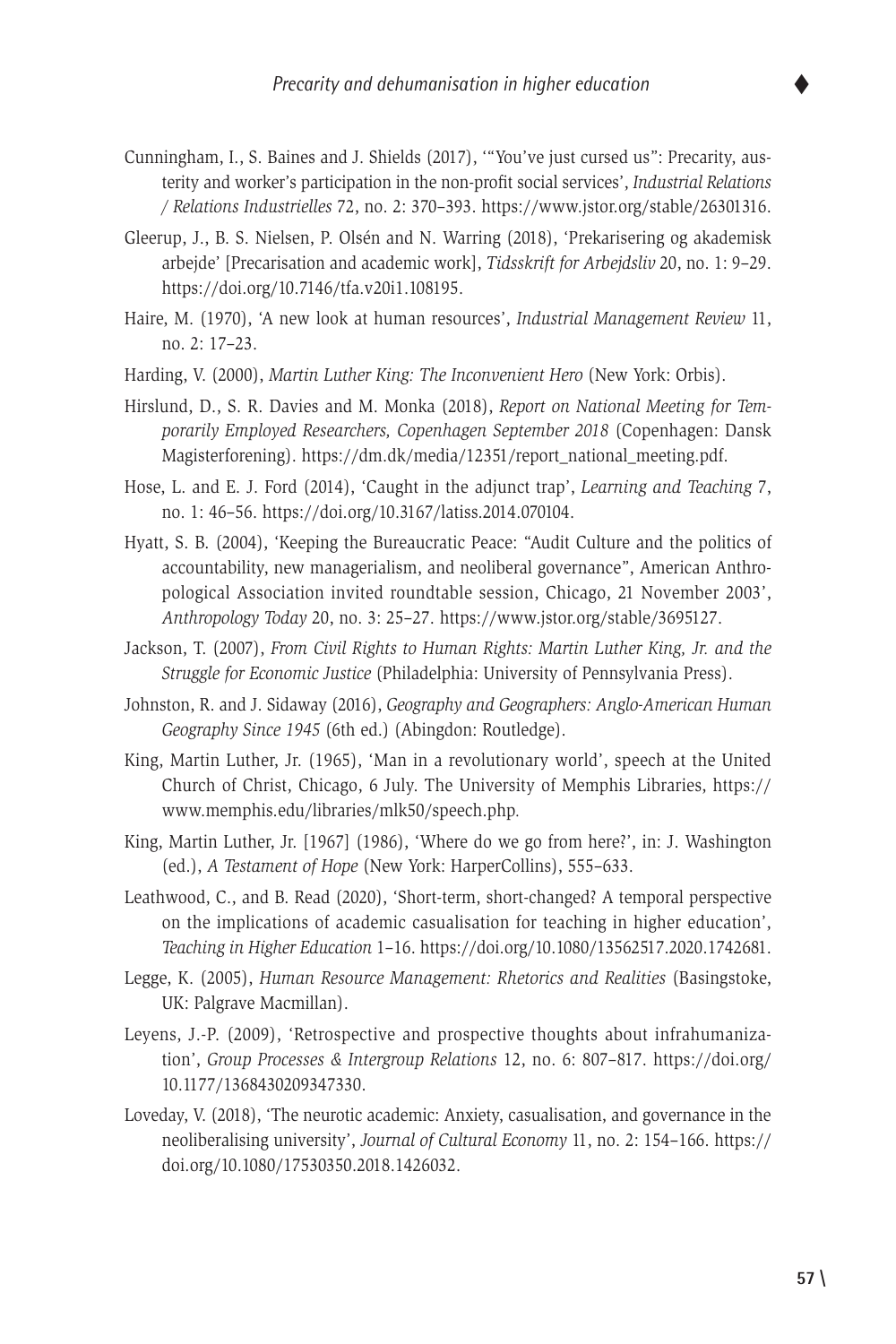- Marvit, M. (2014), 'How crowdworkers became the ghosts in the digital machine', *The Nation*, 5 February. https://www.thenation.com/article/archive/how-crowdworkers -became-ghosts-digital-machine/.
- Mayo, E. (1949), *The Social Problems of an Industrial Civilisation* (London: Routledge and Kegan Paul).
- Mazzetti, A. and J. Blenkinsopp (2012), 'Evaluating a visual timeline methodology for appraisal and coping research', *Journal of Occupational and Organizational Psychology* 85, no. 4: 649–665. https://doi.org/10.1111/j.2044-8325.2012.02060.x.
- Megoran, N. and O. Mason (2020), *Second Class Academic Citizens: The Dehumanising Effects of Casualisation in Higher Education* (London: University and College Union).
- McGuire, I. (2006), *Incredible Bodies* (London: Bloomsbury).
- Mikkola, M. (2016), *The Wrong of Injustice: Dehumanization and Its Role in Feminist Philosophy* (Oxford: Oxford University Press).
- Navarro, T. (2017), 'But some of us are broke: Race, gender, and the neoliberalization of the academy', *American Anthropologist* 119, no. 3: 506–517. https://doi.org/10.1111/ aman.12888.
- Noon, M., P. Blyton and K. Morrell (2013), *The Realities of Work: Experiencing Work and Employment in Contemporary Society* (London: Palgrave Macmillan).
- O'Connor, E. (1999), 'Minding the workers: the meaning of "human" and "human relations" in Elton Mayo', *Organization* 6, no. 2: 223–246. https://doi.org/ 10.1177/135050849962004.
- Scholz, T. (2017), *Uberworked and Underpaid: How Workers Are Disrupting the Digital Economy* (Cambridge: Polity Press).
- Sennett, R. (1988), *The Corrosion of Character: The Personal Consequences of Work in the New Capitalism* (London: W.W. Norton).
- Slater, T. (2012), 'Impacted geographers: A response to Pain, Kesby and Askins', *Area* 44, no. 1: 117–119. https://doi.org/10.1111/j.1475-4762.2011.01067.x.
- Standing, G. (2016), *The Precariat: The New Dangerous Class* (London: Bloomsbury).
- Stoica, G., J. Eckert, K. Bodirsky and D. Hirslund (2019), 'Precarity without borders: Visions of hope, shared responsibilites and possible responses', *Social Anthropology/ Anthropologie Sociale* 27, S2: 78–96. https://doi.org/10.1111/1469-8676.12700.
- Storey, J. (2007), *Human Resource Management: A Critical Text* (London: Cengage).
- Strauss, K. (2017), 'Labour geography 1: Towards a geography of precarity?', *Progress in Human Geography* 42, no. 4: 622–630. https://doi.org/10.1177/0309132517717786.
- Taskin, L. and J. Ndayambaje (2018), 'Revealing the dominant anthropological consideration of humankind in the teaching of Human Resource Management: A critique of individual performance evaluation', *Ephemera* 18, no. 2: 277–301. http://ephemerajournal.org/contribution/revealing-dominant-anthropological -consideration-humankind-teaching-human-resource.